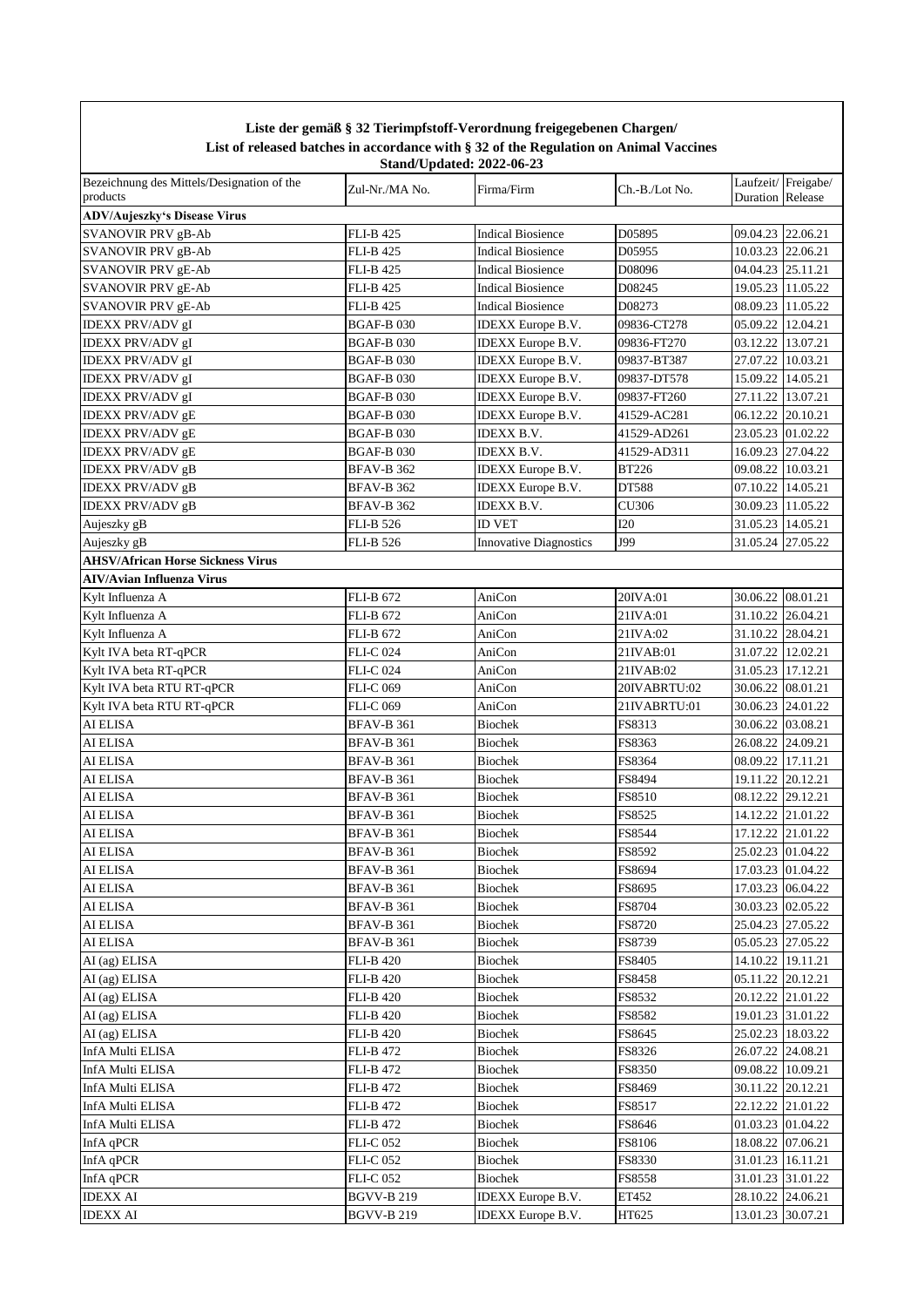|                                                                 |                  | Liste der gemäß § 32 Tierimpfstoff-Verordnung freigegebenen Chargen/<br>List of released batches in accordance with § 32 of the Regulation on Animal Vaccines<br><b>Stand/Updated: 2022-06-23</b> |                |                   |                    |
|-----------------------------------------------------------------|------------------|---------------------------------------------------------------------------------------------------------------------------------------------------------------------------------------------------|----------------|-------------------|--------------------|
| Bezeichnung des Mittels/Designation of the<br>products          | Zul-Nr./MA No.   | Firma/Firm                                                                                                                                                                                        | Ch.-B./Lot No. | Duration Release  | Laufzeit/Freigabe/ |
| <b>IDEXX AI</b>                                                 | BGVV-B 219       | IDEXX Europe B.V.                                                                                                                                                                                 | KT527          | 20.04.23 18.11.21 |                    |
| <b>IDEXX AI</b>                                                 | BGVV-B 219       | <b>IDEXX B.V.</b>                                                                                                                                                                                 | AU508          | 21.07.23 18.02.22 |                    |
| <b>IDEXX</b> Influenza A                                        | FLI-B 444        | <b>IDEXX</b> Europe B.V.                                                                                                                                                                          | 20104          | 25.07.22 16.11.20 |                    |
| <b>IDEXX</b> Influenza A                                        | FLI-B 444        | IDEXX Europe B.V.                                                                                                                                                                                 | 20172          | 11.11.22          | 10.03.21           |
| <b>IDEXX</b> Influenza A                                        | FLI-B 444        | <b>IDEXX</b> Europe B.V.                                                                                                                                                                          | 21013          | 16.01.23 09.04.21 |                    |
| <b>IDEXX</b> Influenza A                                        | FLI-B 444        | <b>IDEXX</b> Europe B.V.                                                                                                                                                                          | 21068          | 07.03.23          | 16.07.21           |
| <b>IDEXX</b> Influenza A                                        | FLI-B 444        | IDEXX Europe B.V.                                                                                                                                                                                 | 21106          | 02.05.23          | 10.12.21           |
| <b>IDEXX</b> Influenza A                                        | FLI-B 444        | IDEXX B.V.                                                                                                                                                                                        | 22039          | 01.08.23          | 18.02.22           |
| <b>IDEXX</b> Influenza A                                        | FLI-B 444        | IDEXX B.V.                                                                                                                                                                                        | 22010          | 26.11.23          | 18.03.22           |
| <b>INgezim AHSV Compac PLUS</b>                                 | FLI-C 023        | Ingenasa                                                                                                                                                                                          | 220052         | 30.09.23          | 23.06.22           |
| <b>FLUACA</b>                                                   | FLI-B 438        | <b>ID VET</b>                                                                                                                                                                                     | G69            | 31.07.22          | 14.09.20           |
| <b>FLUACA</b>                                                   | <b>FLI-B 438</b> | <b>Innovative Diagnostics</b>                                                                                                                                                                     | I51            | 31.07.23          | 25.08.21           |
| <b>FLUACA</b>                                                   | <b>FLI-B438</b>  | <b>Innovative Diagnostics</b>                                                                                                                                                                     | J82            | 29.02.24          | 15.02.22           |
| <b>FLUACH5</b>                                                  | <b>FLI-B 506</b> | <b>ID VET</b>                                                                                                                                                                                     | H78            | 28.02.23          | 12.04.21           |
| FLUACH5                                                         | <b>FLI-B 506</b> | <b>Innovative Diagnostics</b>                                                                                                                                                                     | J48            | 29.02.24          | 15.02.22           |
| <b>FLUACH7</b>                                                  | <b>FLI-C 037</b> | <b>ID VET</b>                                                                                                                                                                                     | G70            | 31.07.22          | 22.09.20           |
| FLUACH7                                                         | <b>FLI-C 037</b> | <b>Innovative Diagnostics</b>                                                                                                                                                                     | I52            | 31.07.23          | 15.10.21           |
| <b>IDFLUA-MS</b>                                                | <b>FLI-C093</b>  | <b>Innovative Diagnostics</b>                                                                                                                                                                     | 006            | 30.04.23 22.03.22 |                    |
| FASTest AIV Ag.                                                 | FLI-B 411        | MegaCor                                                                                                                                                                                           | 1086           | 31.08.22          | 10.08.20           |
| FASTest AIV Ag.                                                 | FLI-B 411        | MegaCor                                                                                                                                                                                           | 1087           | 31.05.23 26.05.21 |                    |
| FASTest AIV Ag.                                                 | FLI-B 411        | MegaCor                                                                                                                                                                                           | 1088           | 30.06.23 21.06.21 |                    |
| FASTest AIV Ag.                                                 | <b>FLI-B 411</b> | MegaCor                                                                                                                                                                                           | 1089           | 28.02.24          | 15.02.22           |
| virotype Influenza A RT-PCR Kit                                 | <b>FLI-B 538</b> | <b>Indical Bioscience</b>                                                                                                                                                                         | F202000135     | 30.11.22          | 04.01.21           |
| virotype Influenza A RT-PCR Kit                                 | FLI-B 538        | <b>Indical Bioscience</b>                                                                                                                                                                         | F202100084     | 30.04.23 28.04.21 |                    |
| virotype Influenza A RT-PCR Kit                                 | FLI-B 538        | <b>Indical Bioscience</b>                                                                                                                                                                         | F202200004     | 31.01.24 21.03.22 |                    |
| flocktype AIV Ab                                                | FLI-B 435        | <b>Indical Bioscience</b>                                                                                                                                                                         | F202000131     | 31.11.22          | 15.01.21           |
| virotype Influenza A H5/H7/H9 RT-PCR Kit                        | FLI-C 072        | <b>Indical Bioscience</b>                                                                                                                                                                         | F202100131     | 31.10.22          | 18.11.21           |
| virotype Influenza A H5/H7/H9 RT-PCR Kit                        | <b>FLI-C 072</b> | <b>Indical Bioscience</b>                                                                                                                                                                         | F202200016     | 28.02.23 05.04.22 |                    |
| virotype Influenza A H5/H7/H9 RT-PCR Kit                        | <b>FLI-C072</b>  | <b>Indical Bioscience</b>                                                                                                                                                                         | F202200041     | 30.04.23          | 13.05.22           |
| <b>ASFV/African Swine Fever Virus</b>                           |                  |                                                                                                                                                                                                   |                |                   |                    |
| <b>Kylt ASF</b>                                                 | <b>FLI-C 070</b> | AniCon                                                                                                                                                                                            | 21ASF:01       | 31.01.23 03.09.21 |                    |
| ADIAVET ASFV FAST TIME                                          | <b>FLI-C078</b>  | Bio-X Diagnostics S.A.                                                                                                                                                                            | 55K1TR15       | 29.12.22 03.09.21 |                    |
| virellaASFV seqc real time PCR Kit                              | <b>FLI-C 080</b> | gerbion                                                                                                                                                                                           | vAF051120      |                   | 04.11.22 19.01.21  |
| virellaASFV seqc real time PCR Kit                              | <b>FLI-C 080</b> | gerbion                                                                                                                                                                                           | vAF010321      | 28.02.23 06.04.21 |                    |
| virellaASFV seqc real time PCR Kit                              | <b>FLI-C 080</b> | gerbion                                                                                                                                                                                           | vAF100122      | 09.01.24          | 24.03.22           |
| ID Screen African Swine Fever Indirect<br>Screening Test        | <b>FLI-B 655</b> | <b>ID VET</b>                                                                                                                                                                                     | H17            | 31.10.22          | 18.01.21           |
| ID Screen African Swine Fever Indirect<br><b>Screening Test</b> | FLI-B 655        | <b>Innovative Diagnostics</b>                                                                                                                                                                     | <b>I95</b>     | 31.10.23 22.12.21 |                    |
| ID Screen African Swine Fever Competition                       | <b>FLI-C 057</b> | <b>ID VET</b>                                                                                                                                                                                     | G99            | 30.06.22          | 06.11.20           |
| ID Screen African Swine Fever Competition                       | <b>FLI-C 057</b> | <b>Innovative Diagnostics</b>                                                                                                                                                                     | <b>I33</b>     | 30.06.23 22.07.21 |                    |
| ID Screen African Swine Fever Competition                       | <b>FLI-C 057</b> | <b>Innovative Diagnostics</b>                                                                                                                                                                     | K07            | 29.02.24          | 25.04.22           |
| ID Gene ASF Duplex                                              | FLI-C 040        | <b>ID VET Genetics</b>                                                                                                                                                                            | 052            | 30.09.22 06.11.20 |                    |
| <b>ID Gene ASF Duplex</b>                                       | FLI-C 040        | <b>Innovative Diagnostics</b>                                                                                                                                                                     | 082            | 31.12.23 04.04.22 |                    |
| ID Gene African Swine Fever Triplex                             | FLI-C 111        | <b>Innovative Diagnostics</b>                                                                                                                                                                     | 008            | 31.10.23 05.04.22 |                    |
| virotype ASFV PCR Kit                                           | FLI-B 670        | <b>Indical Bioscience</b>                                                                                                                                                                         | F202100081     | 31.10.22 09.07.21 |                    |
| virotype ASFV PCR Kit                                           | FLI-B 670        | <b>Indical Bioscience</b>                                                                                                                                                                         | F202100117     | 31.12.22 09.07.21 |                    |
| virotype ASFV PCR Kit                                           | FLI-B 670        | <b>Indical Bioscience</b>                                                                                                                                                                         | F202100143     | 28.02.23 24.09.21 |                    |
| virotype ASFV PCR Kit                                           | FLI-B 670        | <b>Indical Bioscience</b>                                                                                                                                                                         | F202100175     | 31.03.23 19.10.21 |                    |
| virotype ASFV 2.0 PCR Kit                                       | FLI-C 079        | <b>Indical Bioscience</b>                                                                                                                                                                         | F202100005     | 31.07.22 01.03.21 |                    |
| virotype ASFV 2.0 PCR Kit                                       | <b>FLI-C 079</b> | <b>Indical Bioscience</b>                                                                                                                                                                         | F202100118     | 31.12.22          | 27.08.21           |
| virotype ASFV 2.0 PCR Kit                                       | <b>FLI-C 079</b> | <b>Indical Bioscience</b>                                                                                                                                                                         | F202100129     | 31.01.23 03.09.21 |                    |
| virotype ASFV 2.0 PCR Kit                                       | <b>FLI-C 079</b> | <b>Indical Bioscience</b>                                                                                                                                                                         | F202100148     | 28.02.23 03.09.21 |                    |
| virotype ASFV 2.0 PCR Kit                                       | FLI-C 079        | <b>Indical Bioscience</b>                                                                                                                                                                         | F202100169     | 28.02.23 24.09.21 |                    |
| virotype ASFV 2.0 PCR Kit                                       | FLI-C 079        | <b>Indical Bioscience</b>                                                                                                                                                                         | F202100170     | 28.02.23 24.09.21 |                    |
| virotype ASFV 2.0 PCR Kit                                       | FLI-C 079        | <b>Indical Bioscience</b>                                                                                                                                                                         | F202100198     | 30.06.23 14.01.22 |                    |
| <b>INGEZIM PPA COMPAC</b>                                       | <b>FLI-B 662</b> | <b>INGENASA</b>                                                                                                                                                                                   | 011019-V       | 31.12.22          | 22.12.21           |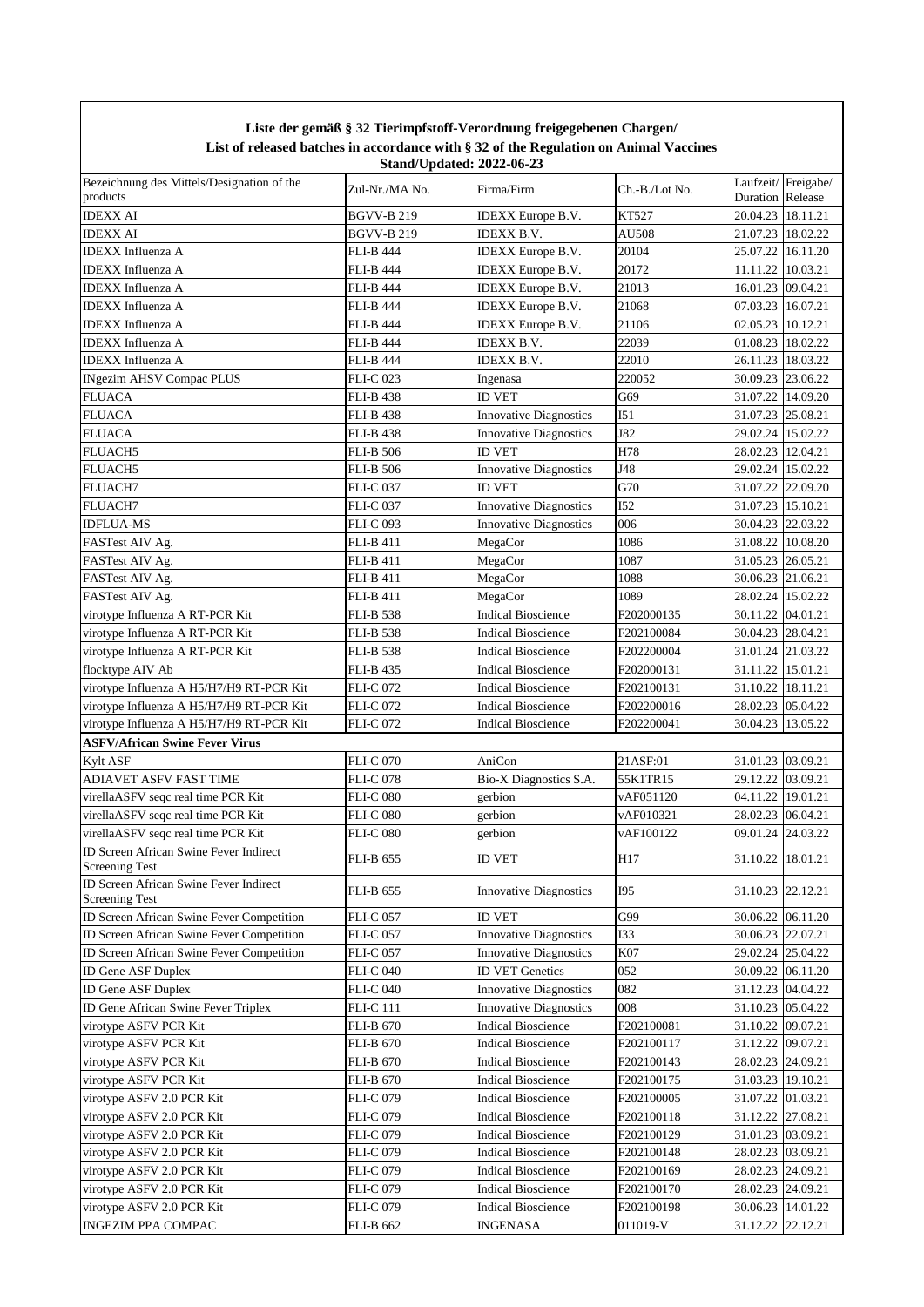| Liste der gemäß § 32 Tierimpfstoff-Verordnung freigegebenen Chargen/<br>List of released batches in accordance with § 32 of the Regulation on Animal Vaccines<br><b>Stand/Updated: 2022-06-23</b> |                   |                                 |                |                                           |  |  |
|---------------------------------------------------------------------------------------------------------------------------------------------------------------------------------------------------|-------------------|---------------------------------|----------------|-------------------------------------------|--|--|
| Bezeichnung des Mittels/Designation of the<br>products                                                                                                                                            | Zul-Nr./MA No.    | Firma/Firm                      | Ch.-B./Lot No. | Laufzeit/Freigabe/<br>Release<br>Duration |  |  |
| Ingene q PPA                                                                                                                                                                                      | FLI-B 669         | <b>INGENASA</b>                 | 161121         | 22.12.21<br>16.11.22                      |  |  |
| <b>RealPCR ASFV DNA Test</b>                                                                                                                                                                      | <b>FLI-C 035</b>  | <b>IDEXX</b> Europe B.V.        | VB1-211120     | . Bescheid<br>20.07.21                    |  |  |
| <b>RealPCR ASFV DNA Test</b>                                                                                                                                                                      | <b>FLI-C 035</b>  | <b>IDEXX</b> Europe B.V.        | VB1-211207     | <b>Bescheid</b><br>20.10.21               |  |  |
| <b>RealPCR ASFV DNA Test</b>                                                                                                                                                                      | <b>FLI-C 035</b>  | <b>IDEXX</b> Europe B.V.        | VB2-211207     | Bescheid<br>20.10.21                      |  |  |
| <b>RealPCR ASFV DNA Test</b>                                                                                                                                                                      | <b>FLI-C 035</b>  | <b>IDEXX B.V.</b>               | VB1-211291     | Bescheid<br>23.02.22                      |  |  |
| <b>RealPCR ASFV DNA Test</b>                                                                                                                                                                      | <b>FLI-C 035</b>  | IDEXX B.V.                      | VB2-211291     | <b>Bescheid</b><br>28.03.22               |  |  |
| <b>RealPCR ASFV DNA Test</b>                                                                                                                                                                      | <b>FLI-C 035</b>  | IDEXX B.V.                      | VB3-211291     | Bescheid<br>02.06.22                      |  |  |
| <b>ASFV/African Swine Fever Virus + CSFV/Classical Swine Fever Virus</b>                                                                                                                          |                   |                                 |                |                                           |  |  |
| SwineFever combi real time RT-PCR Kit                                                                                                                                                             | <b>FLI-C 064</b>  | gerbion                         | SFC051120      | 19.01.21<br>04.11.22                      |  |  |
| SwineFever combi real time RT-PCR Kit                                                                                                                                                             | <b>FLI-C 064</b>  | gerbion                         | SFC010321      | 28.02.23 27.08.21                         |  |  |
| SwineFever combi real time RT-PCR Kit                                                                                                                                                             | <b>FLI-C 064</b>  | gerbion                         | SFC100122      | 09.01.24 25.04.22                         |  |  |
| <b>BHV-1/Bovine Herpesvirus 1</b>                                                                                                                                                                 |                   |                                 |                |                                           |  |  |
| <b>SVANOVIR IBR-Ab, Biphasisch (Confirmation)</b>                                                                                                                                                 | <b>FLI-B 546</b>  | Boehringer Ingelheim<br>Svanova | C38290         | 25.06.22 25.03.21                         |  |  |
| SVANOVIR IBR-Ab, Biphasisch (Confirmation)                                                                                                                                                        | <b>FLI-B 546</b>  | <b>Indical Bioscience</b>       | D07016         | 10.03.23 26.10.21                         |  |  |
| <b>SVANOVIR IBR-Ab, Biphasisch (Confirmation)</b>                                                                                                                                                 | <b>FLI-B 546</b>  | <b>Indical Bioscience</b>       | D08123         | 24.09.23 07.03.22                         |  |  |
| <b>IDEXX BHV-1 Bulk Milk</b>                                                                                                                                                                      | <b>BFAV-B 385</b> | <b>IDEXX</b> Europe B.V.        | AB231          | 25.01.23 11.02.21                         |  |  |
| <b>IDEXX BHV-1 Bulk Milk</b>                                                                                                                                                                      | <b>BFAV-B 385</b> | <b>IDEXX</b> Europe B.V.        | AB871          | 16.03.23 29.04.21                         |  |  |
| <b>IDEXX BHV-1 Bulk Milk</b>                                                                                                                                                                      | <b>BFAV-B 385</b> | <b>IDEXX</b> Europe B.V.        | AB641          | 16.03.23 29.04.21                         |  |  |
| <b>IDEXX BHV-1 Bulk Milk</b>                                                                                                                                                                      | <b>BFAV-B 385</b> | <b>IDEXX</b> Europe B.V.        | AC481          | 13.08.23 03.11.21                         |  |  |
| <b>IDEXX BHV-1 Bulk Milk</b>                                                                                                                                                                      | <b>BFAV-B 385</b> | <b>IDEXX B.V.</b>               | AD061          | 07.12.23 14.02.22                         |  |  |
| <b>IDEXX</b> Trachitest Serum Screening                                                                                                                                                           | <b>BGAF-B005</b>  | <b>IDEXX</b> Europe B.V.        | AA491          | 10.11.22 17.12.20                         |  |  |
| <b>IDEXX Trachitest Serum Screening</b>                                                                                                                                                           | <b>BGAF-B005</b>  | <b>IDEXX</b> Europe B.V.        | AC111          | 16.05.23 11.06.21                         |  |  |
| <b>IDEXX Trachitest Serum Screening</b>                                                                                                                                                           | <b>BGAF-B005</b>  | <b>IDEXX</b> Europe B.V.        | AC741          | 12.09.23 27.09.21                         |  |  |
| <b>IDEXX IBR gE</b>                                                                                                                                                                               | <b>BGVV-B 174</b> | <b>IDEXX</b> Europe B.V.        | 41459-AA001    | 11.08.22 28.09.20                         |  |  |
| <b>IDEXX IBR gE</b>                                                                                                                                                                               | <b>BGVV-B174</b>  | <b>IDEXX</b> Europe B.V.        | 41459-AA471    | 26.10.22 26.01.21                         |  |  |
| <b>IDEXX IBR gE</b>                                                                                                                                                                               | <b>BGVV-B 174</b> | <b>IDEXX</b> Europe B.V.        | 41459-AB071    | 15.10.22 26.01.21                         |  |  |
| <b>IDEXX IBR gE</b>                                                                                                                                                                               | <b>BGVV-B 174</b> | <b>IDEXX</b> Europe B.V.        | 41459-AB111    | 16.12.22 01.04.21                         |  |  |
| <b>IDEXX IBR gE</b>                                                                                                                                                                               | <b>BGVV-B 174</b> | <b>IDEXX</b> Europe B.V.        | 41459-AB621    | 08.12.22 14.07.21                         |  |  |
| <b>IDEXX IBR gE</b>                                                                                                                                                                               | <b>BGVV-B 174</b> | <b>IDEXX</b> Europe B.V.        | 41459-AC091    | 29.12.22 12.08.21                         |  |  |
| <b>IDEXX IBR gE</b>                                                                                                                                                                               | <b>BGVV-B 174</b> | IDEXX B.V.                      | 41459-AC571    | 25.10.23 20.12.21                         |  |  |
| <b>IDEXX IBR gE</b>                                                                                                                                                                               | <b>BGVV-B 174</b> | IDEXX B.V.                      | 41459-AC831    | 20.12.23 28.01.22                         |  |  |
| <b>IDEXX IBR gE</b>                                                                                                                                                                               | <b>BGVV-B 174</b> | IDEXX B.V.                      | 41459-AD271    | 17.03.24 26.04.22                         |  |  |
| <b>IDEXX IBR gE</b>                                                                                                                                                                               | BGVV-B 174        | <b>IDEXX</b> Europe B.V.        | 41469-AA541    | 17.11.22 17.12.20                         |  |  |
| <b>IDEXX IBR gE</b>                                                                                                                                                                               | BGVV-B 174        | <b>IDEXX</b> Europe B.V.        | 41469-AB361    | 15.02.23 01.04.21                         |  |  |
| <b>IDEXX IBR gB X3</b>                                                                                                                                                                            | <b>BGVV-B 231</b> | <b>IDEXX</b> Europe B.V.        | 41299-AB311    | 19.07.22<br>10.03.21                      |  |  |
| <b>IDEXX IBR gB X3</b>                                                                                                                                                                            | BGVV-B 231        | <b>IDEXX</b> Europe B.V.        | 41299-AB471    | 24.08.22<br>01.04.21                      |  |  |
| <b>IDEXX IBR gB X3</b>                                                                                                                                                                            | BGVV-B 231        | <b>IDEXX</b> Europe B.V.        | 41299-AB651    | 26.11.22 11.06.21                         |  |  |
| <b>IDEXX IBR gB X3</b>                                                                                                                                                                            | BGVV-B 231        | <b>IDEXX</b> Europe B.V.        | 41299-AC701    | 14.05.23 20.12.21                         |  |  |
| <b>IDEXX IBR gB X3</b>                                                                                                                                                                            | <b>BGVV-B 231</b> | <b>IDEXX</b> Europe B.V.        | 41299-AD131    | 26.06.23 28.01.22                         |  |  |
| <b>IDEXX IBR gB X3</b>                                                                                                                                                                            | <b>BGVV-B 231</b> | IDEXX B.V.                      | 41299-AD481    | 03.09.23 29.03.22                         |  |  |
| <b>IDEXX IBR gB X3</b>                                                                                                                                                                            | <b>BGVV-B 231</b> | IDEXX B.V.                      | 41299-AD751    | 11.10.23 25.05.22                         |  |  |
| <b>IDEXX IBR gB X3</b>                                                                                                                                                                            | <b>BGVV-B 231</b> | <b>IDEXX</b> Europe B.V.        | 41309-AB181    | 17.08.22<br>01.04.21                      |  |  |
| <b>IDEXX IBR gB X3</b>                                                                                                                                                                            | BGVV-B 231        | <b>IDEXX</b> Europe B.V.        | 41309-AC241    | 16.02.23 27.09.21                         |  |  |
| <b>IDEXX IBR gB X3</b>                                                                                                                                                                            | BGVV-B 231        | <b>IDEXX</b> Europe B.V.        | 41309-AC401    | 07.04.23 18.11.21                         |  |  |
| <b>IDEXX IBR gB X3</b>                                                                                                                                                                            | BGVV-B 231        | <b>IDEXX</b> Europe B.V.        | 41309-AD111    | 15.05.23 20.12.21                         |  |  |
| <b>IDEXX IBR gB X3</b>                                                                                                                                                                            | BGVV-B 231        | <b>IDEXX</b> Europe B.V.        | 41309-AD161    | 21.08.22 28.01.22                         |  |  |
| <b>IDEXX IBR gB X3</b>                                                                                                                                                                            | BGVV-B 231        | <b>IDEXX</b> Europe B.V.        | 41309-AD201    | 27.06.23 28.01.22                         |  |  |
| <b>IDEXX IBR gB X3</b>                                                                                                                                                                            | BGVV-B 231        | <b>IDEXX</b> Europe B.V.        | 41309-AD401    | 24.07.23 18.02.22                         |  |  |
| <b>IDEXX IBR Tank Milk</b>                                                                                                                                                                        | FLI-C 073         | IDEXX B.V.                      | AC231          | 28.01.22<br>10.11.22                      |  |  |
| <b>IDEXX IBR Tank Milk</b>                                                                                                                                                                        | FLI-C 073         | IDEXX B.V.                      | AC821          | 14.11.22 28.01.22                         |  |  |
| ID Screen IBR gB Competition                                                                                                                                                                      | FLI-B 614         | ID VET                          | H06            | 25.11.20<br>30.09.22                      |  |  |
| ID Screen IBR gB Competition                                                                                                                                                                      | FLI-B 614         | <b>Innovative Diagnostics</b>   | I58            | 03.06.21<br>30.04.23                      |  |  |
| ID Screen IBR gB Competition                                                                                                                                                                      | FLI-B 614         | <b>Innovative Diagnostics</b>   | J40            | 19.10.21<br>31.08.23                      |  |  |
| ID Screen IBR gE Competition                                                                                                                                                                      | FLI-B 644         | ID VET                          | H75            | 30.11.22<br>26.02.21                      |  |  |
| ID Screen IBR gE Competition                                                                                                                                                                      | FLI-B 644         | <b>Innovative Diagnostics</b>   | J60            | 30.11.23 28.01.22                         |  |  |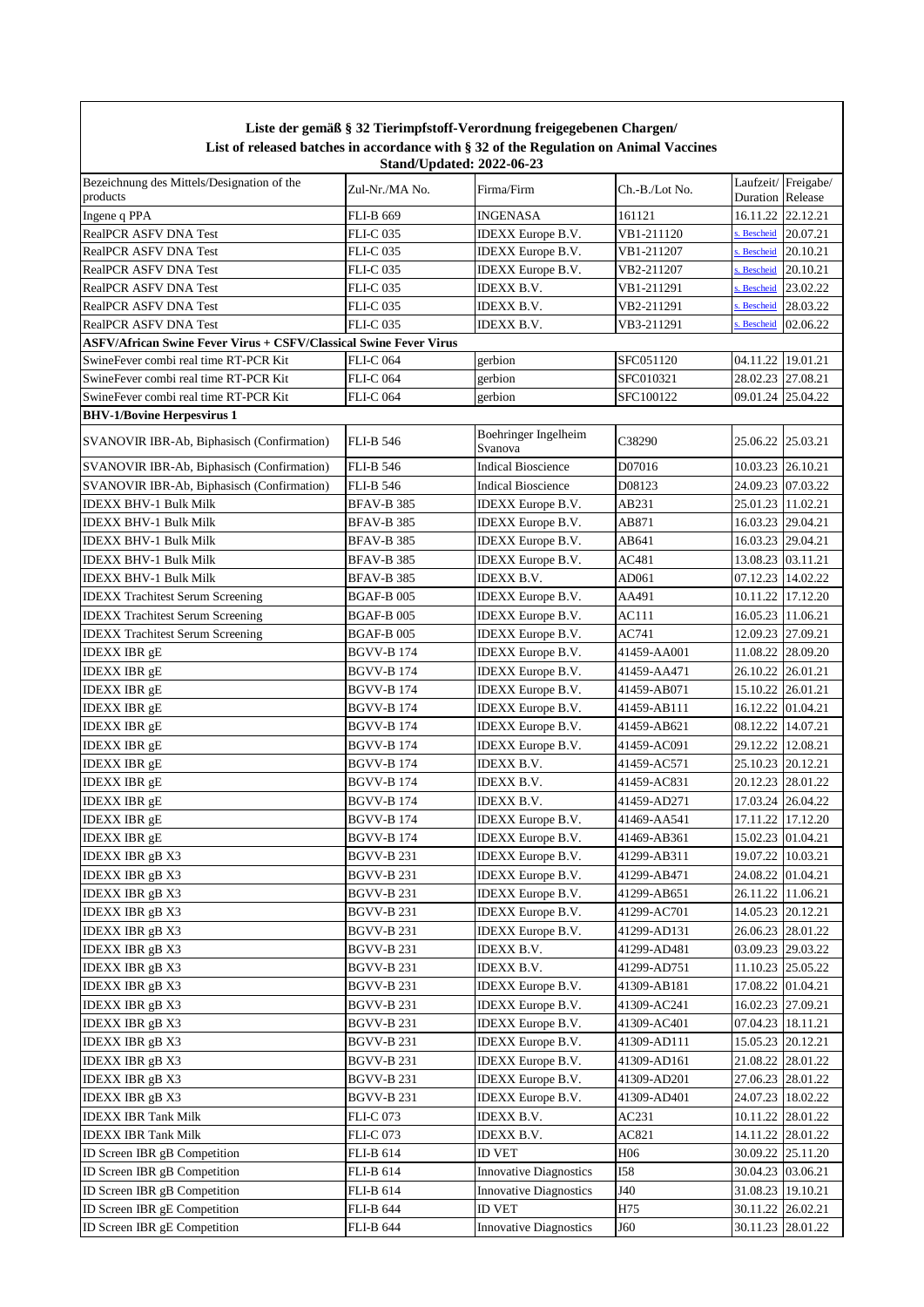|                                                        |                   | Liste der gemäß § 32 Tierimpfstoff-Verordnung freigegebenen Chargen/                                                      |                 |                         |                    |
|--------------------------------------------------------|-------------------|---------------------------------------------------------------------------------------------------------------------------|-----------------|-------------------------|--------------------|
|                                                        |                   | List of released batches in accordance with § 32 of the Regulation on Animal Vaccines<br><b>Stand/Updated: 2022-06-23</b> |                 |                         |                    |
| Bezeichnung des Mittels/Designation of the<br>products | Zul-Nr./MA No.    | Firma/Firm                                                                                                                | Ch.-B./Lot No.  | <b>Duration Release</b> | Laufzeit/Freigabe/ |
| ID Screen IBR Serum Indirect                           | <b>FLI-B 611</b>  | <b>ID VET</b>                                                                                                             | H <sub>65</sub> | 31.01.23 24.02.21       |                    |
| ID Screen IBR Serum Indirect                           | <b>FLI-B 611</b>  | <b>Innovative Diagnostics</b>                                                                                             | <b>I91</b>      | 31.01.23 14.07.21       |                    |
| <b>ID Screen IBR Serum Indirect</b>                    | FLI-B 611         | <b>Innovative Diagnostics</b>                                                                                             | J32             | 3101.24                 | 28.01.22           |
| ID Screen IBR Milk Indirect                            | FLI-C 015         | ID VET                                                                                                                    | G86             | 31.08.22                | 30.11.20           |
| ID Screen IBR Milk Indirect                            | <b>FLI-C 015</b>  | <b>Innovative Diagnostics</b>                                                                                             | <b>I13</b>      | 28.02.23 29.04.21       |                    |
| ID Screen IBR Milk Indirect                            | <b>FLI-C015</b>   | <b>Innovative Diagnostics</b>                                                                                             | I14             | 28.02.23 29.04.21       |                    |
| ID Screen IBR Milk Indirect                            | <b>FLI-C 015</b>  | <b>Innovative Diagnostics</b>                                                                                             | J50             | 29.02.24 15.03.22       |                    |
| ID Screen IBR Milk Indirect                            | <b>FLI-C 015</b>  | <b>Innovative Diagnostics</b>                                                                                             | J51             | 29.02.24 15.03.22       |                    |
| cattletype BHV1 gB Ab                                  | <b>FLI-B 491</b>  | <b>Indical Bioscience</b>                                                                                                 | F202100032      | 28.02.23                | 18.05.21           |
| cattletype BHV1 gB Ab                                  | <b>FLI-B 491</b>  | <b>Indical Bioscience</b>                                                                                                 | F202100095      | 31.05.23                | 11.06.21           |
| cattletype BHV1 gB Ab                                  | <b>FLI-B 491</b>  | <b>Indical Bioscience</b>                                                                                                 | F202100113      | 31.05.23 14.07.21       |                    |
| cattletype BHV1 gB Ab                                  | <b>FLI-B 491</b>  | <b>Indical Bioscience</b>                                                                                                 | F202100149      | 31.08.23 26.10.21       |                    |
| cattletype BHV1 gB Ab                                  | <b>FLI-B 491</b>  | <b>Indical Bioscience</b>                                                                                                 | F202100150      | 31.10.23                | 20.12.21           |
| cattletype BHV1 gB Ab                                  | <b>FLI-B 491</b>  | <b>Indical Bioscience</b>                                                                                                 | F202100172      | 30.11.23                | 28.01.22           |
| cattletype BHV1 gB Ab                                  | <b>FLI-B 491</b>  | <b>Indical Bioscience</b>                                                                                                 | F202100197      |                         | 31.12.23 28.01.22  |
| cattletype BHV1 gB Ab                                  | <b>FLI-B 491</b>  | <b>Indical Bioscience</b>                                                                                                 | F202200008      | 31.01.24                | 07.03.22           |
| cattletype BHV1 gB Ab                                  | <b>FLI-B 491</b>  | <b>Indical Bioscience</b>                                                                                                 | F202200040      | 31.03.24                | 25.05.22           |
| cattletype BHV1 gE Ab                                  | <b>FLI-B 664</b>  | <b>Indical Bioscience</b>                                                                                                 | F202100029      | 30.09.22 18.05.21       |                    |
| cattletype BHV1 gE Ab                                  | <b>FLI-B 664</b>  | <b>Indical Bioscience</b>                                                                                                 | F202100151      | 30.11.23                | 28.01.22           |
| <b>BTV/Bluetongue Virus</b>                            |                   |                                                                                                                           |                 |                         |                    |
| <b>ADIAVET BTV REALTIME</b>                            | <b>FLI-B 489</b>  | Bio-X Diagnostics S.A.                                                                                                    | 35K1TR102       | 03.03.23                | 09.04.21           |
| <b>IDEXX Bluetongue Competition</b>                    | <b>FLI-B 440</b>  | <b>IDEXX</b> Europe B.V.                                                                                                  | 20160           | 28.08.22 23.09.20       |                    |
| <b>IDEXX</b> Bluetongue Competition                    | <b>FLI-B 440</b>  | <b>IDEXX</b> Europe B.V.                                                                                                  | 20153           | 21.07.22 28.10.20       |                    |
| <b>IDEXX</b> Bluetongue Competition                    | <b>FLI-B 440</b>  | <b>IDEXX</b> Europe B.V.                                                                                                  | 20194           |                         | 14.10.22 21.12.20  |
| <b>IDEXX Bluetongue Competition</b>                    | <b>FLI-B 440</b>  | <b>IDEXX</b> Europe B.V.                                                                                                  | 21003           | 11.02.23 10.03.21       |                    |
| <b>IDEXX Bluetongue Competition</b>                    | <b>FLI-B 440</b>  | <b>IDEXX</b> Europe B.V.                                                                                                  | 21030           | 10.03.23 12.04.21       |                    |
| <b>IDEXX Bluetongue Competition</b>                    | <b>FLI-B 440</b>  | <b>IDEXX Europe B.V.</b>                                                                                                  | 21097           | 20.07.23 02.12.21       |                    |
| <b>IDEXX Bluetongue Competition</b>                    | <b>FLI-B 440</b>  | IDEXX B.V.                                                                                                                | 22035           | 24.12.23 29.03.22       |                    |
| ID Screen Blue Tongue Competition                      | FLI-B 439         | ID VET                                                                                                                    | G81             | 31.08.22 14.09.20       |                    |
| ID Screen Blue Tongue Competition                      | <b>FLI-B 439</b>  | <b>Innovative Diagnostics</b>                                                                                             | <b>I68</b>      | 30.06.23 25.06.21       |                    |
| ID Screen Bluetongue Milk Indirect                     | <b>FLI-B 449</b>  | <b>Innovative Diagnostics</b>                                                                                             | I17             | 28.02.23   15.04.21     |                    |
| ID Screen Bluetongue Milk Indirect                     | <b>FLI-B 449</b>  | <b>Innovative Diagnostics</b>                                                                                             | J46             | 29.02.24 21.01.22       |                    |
| <b>ID Gene Bluetongue Duplex</b>                       | <b>FLI-C 060</b>  | <b>Innovative Diagnostics</b>                                                                                             | 122             | 30.04.23 02.12.21       |                    |
| <b>VMRD BTV cELISA</b>                                 | <b>FLI-B 457</b>  | <b>Indical Bioscience</b>                                                                                                 | P210601-002     | 11.04.23 02.12.21       |                    |
| virotype BTV pan/8                                     | FLI-B 539         | <b>Indical Bioscience</b>                                                                                                 | F202100200      | 31.12.23                | 02.02.22           |
| virotype BTV pan/4                                     | <b>FLI-C 020</b>  | <b>Indical Bioscience</b>                                                                                                 | F202200015      |                         | 31.08.23 28.03.22  |
| <b>BLV/Bovine Leucosis Virus</b>                       |                   |                                                                                                                           |                 |                         |                    |
| IDEXX Leukosis Serum X2                                | <b>FLI-B 417</b>  | IDEXX Europe B.V.                                                                                                         | AA051           |                         | 12.10.22 13.11.20  |
| <b>IDEXX</b> Leukosis Serum X2                         | <b>FLI-B 417</b>  | <b>IDEXX</b> Europe B.V.                                                                                                  | AB561           | 04.05.23 14.07.21       |                    |
| <b>IDEXX</b> Leukosis Serum X2                         | FLI-B 417         | <b>IDEXX</b> Europe B.V.                                                                                                  | AC081           | 05.09.23 19.10.21       |                    |
| <b>IDEXX</b> Leukosis Serum X2                         | FLI-B 417         | IDEXX B.V.                                                                                                                | AC971           | 20.03.24 26.04.22       |                    |
| <b>IDEXX</b> Leukosis Milk Verification                | <b>BGAF-B 104</b> | <b>IDEXX</b> Europe B.V.                                                                                                  | 20114           |                         | 28.07.22 04.09.20  |
| <b>IDEXX</b> Leukosis Milk Verification                | <b>BGAF-B 104</b> | <b>IDEXX</b> Europe B.V.                                                                                                  | 21021           |                         | 14.10.22 26.02.21  |
| <b>IDEXX</b> Leukosis Milk Verification                | <b>BGAF-B 104</b> | <b>IDEXX</b> Europe B.V.                                                                                                  | 21054           | 07.05.23 04.06.21       |                    |
| <b>IDEXX Leukosis Milk Verification</b>                | <b>BGAF-B 104</b> | <b>IDEXX</b> Europe B.V.                                                                                                  | 21112           | 09.09.23 22.11.21       |                    |
| <b>IDEXX Leukosis Milk Screening</b>                   | <b>BGAF-B 104</b> | <b>IDEXX</b> Europe B.V.                                                                                                  | 20003           |                         | 05.02.22 24.03.20  |
| <b>IDEXX Leukosis Milk Screening</b>                   | <b>BGAF-B 104</b> | <b>IDEXX</b> Europe B.V.                                                                                                  | 20137           |                         | 24.07.22 13.08.20  |
| <b>IDEXX</b> Leukosis Milk Screening                   | <b>BGAF-B 104</b> | <b>IDEXX</b> Europe B.V.                                                                                                  | 20183           |                         | 14.10.22 10.03.21  |
| <b>IDEXX</b> Leukosis Milk Screening                   | <b>BGAF-B 104</b> | <b>IDEXX</b> Europe B.V.                                                                                                  | 21017           |                         | 17.03.23 03.06.21  |
| <b>IDEXX Leukosis Milk Screening</b>                   | <b>BGAF-B 104</b> | <b>IDEXX</b> Europe B.V.                                                                                                  | 21095           | 09.09.23 22.11.21       |                    |
| <b>IDEXX Leukosis Milk Screening</b>                   | <b>BGAF-B 104</b> | IDEXX B.V.                                                                                                                | 22016           | 01.02.24 18.02.22       |                    |
| <b>IDEXX</b> Leukosis Blocking                         | <b>FLI-B 408</b>  | <b>IDEXX</b> Europe B.V.                                                                                                  | 20119           | 02.07.22                | 07.08.20           |
| <b>IDEXX</b> Leukosis Blocking                         | <b>FLI-B 408</b>  | IDEXX Europe B.V.                                                                                                         | 20154           |                         | 11.09.22 19.10.20  |
| <b>IDEXX Leukosis Blocking</b>                         | <b>FLI-B 408</b>  | <b>IDEXX</b> Europe B.V.                                                                                                  | 20189           | 22.12.22                | 04.02.21           |
| <b>IDEXX Leukosis Blocking</b>                         | <b>FLI-B 408</b>  | <b>IDEXX</b> Europe B.V.                                                                                                  | 21023           |                         | 19.02.23 11.03.21  |

 $\overline{\phantom{a}}$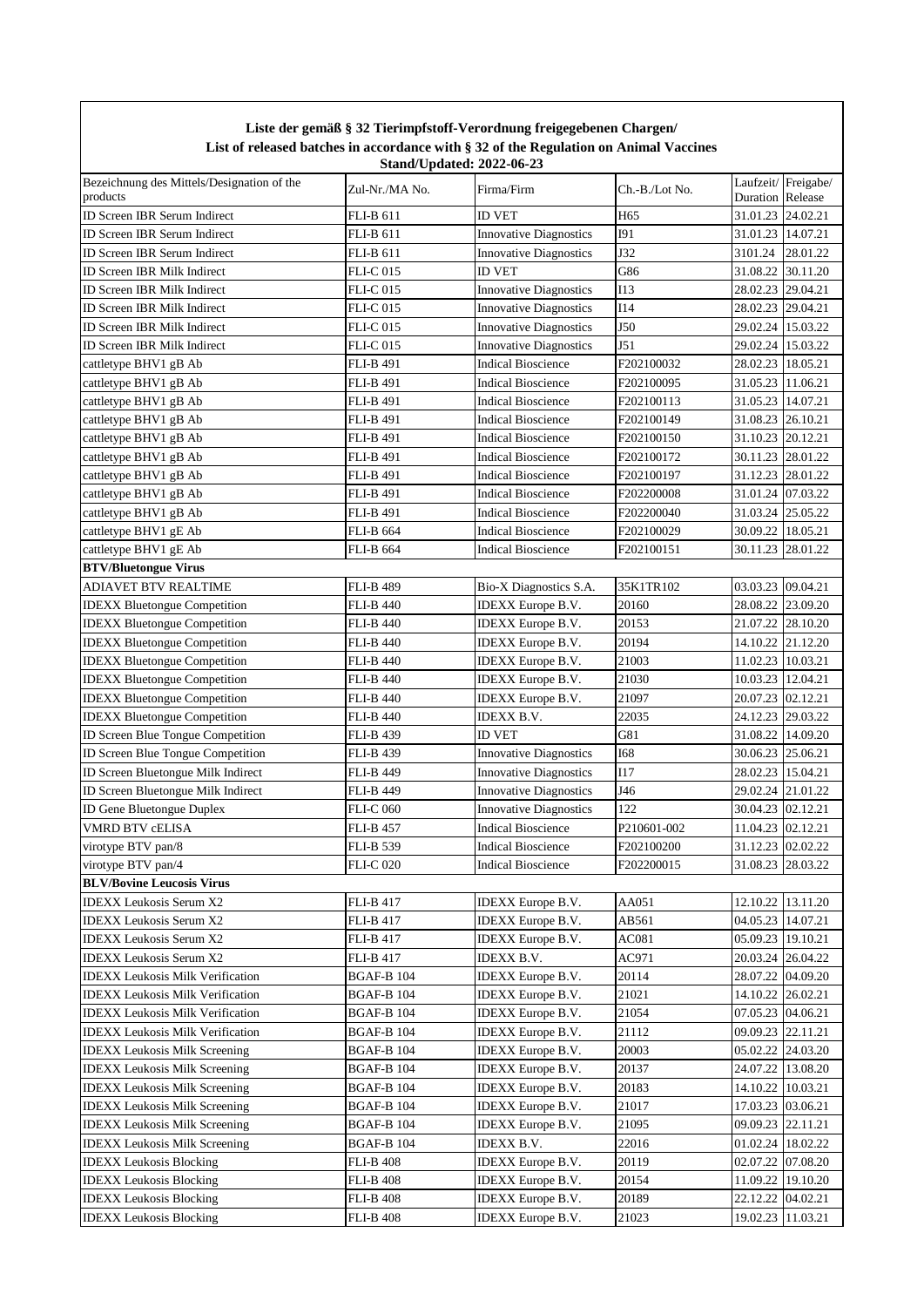|                                                                                                       |                                      | Liste der gemäß § 32 Tierimpfstoff-Verordnung freigegebenen Chargen/                                                      |                 |                                        |                    |
|-------------------------------------------------------------------------------------------------------|--------------------------------------|---------------------------------------------------------------------------------------------------------------------------|-----------------|----------------------------------------|--------------------|
|                                                                                                       |                                      | List of released batches in accordance with § 32 of the Regulation on Animal Vaccines<br><b>Stand/Updated: 2022-06-23</b> |                 |                                        |                    |
| Bezeichnung des Mittels/Designation of the<br>products                                                | Zul-Nr./MA No.                       | Firma/Firm                                                                                                                | Ch.-B./Lot No.  | Duration Release                       | Laufzeit/Freigabe/ |
| <b>IDEXX Leukosis Blocking</b>                                                                        | <b>FLI-B 408</b>                     | IDEXX Europe B.V.                                                                                                         | 21062           | 03.06.23 06.07.21                      |                    |
| <b>IDEXX Leukosis Blocking</b>                                                                        | <b>FLI-B 408</b>                     | <b>IDEXX</b> Europe B.V.                                                                                                  | 21085           | 16.08.23 10.09.21                      |                    |
| <b>IDEXX Leukosis Blocking</b>                                                                        | <b>FLI-B 408</b>                     | IDEXX B.V.                                                                                                                | 21138           | 23.12.23 14.02.22                      |                    |
| <b>BLVC</b>                                                                                           | <b>FLI-B 594</b>                     | <b>ID VET</b>                                                                                                             | H11             | 31.08.22                               | 23.09.20           |
| <b>BLVC</b>                                                                                           | <b>FLI-B 594</b>                     | <b>Innovative Diagnostics</b>                                                                                             | I69             | 31.08.23 16.09.21                      |                    |
| Idvet BLV AGID in den Handelsformen:<br>1. BLV-AGID (mit Agargel)<br>2. BLV-AGID-NOGEL (ohne Agargel) | <b>FLI-B 640</b>                     | <b>ID VET</b>                                                                                                             | C19             | 31.07.23 18.09.17                      |                    |
| Idvet BLV AGID in den Handelsformen:<br>1. BLV-AGID (mit Agargel)<br>2. BLV-AGID-NOGEL (ohne Agargel) | <b>FLI-B 640</b>                     | <b>ID VET</b>                                                                                                             | C84             | 31.07.23 16.01.18                      |                    |
| Idvet BLV AGID in den Handelsformen:<br>1. BLV-AGID (mit Agargel)<br>2. BLV-AGID-NOGEL (ohne Agargel) | <b>FLI-B 640</b>                     | <b>ID VET</b>                                                                                                             | D <sub>18</sub> | 31.07.23 15.03.18                      |                    |
| Idvet BLV AGID in den Handelsformen:<br>1. BLV-AGID (mit Agargel)<br>2. BLV-AGID-NOGEL (ohne Agargel) | <b>FLI-B 640</b>                     | <b>Innovative Diagnostics</b>                                                                                             | <b>J88</b>      | 31.01.25 07.04.22                      |                    |
| <b>Brucella</b>                                                                                       |                                      |                                                                                                                           |                 |                                        |                    |
| <b>IDEXX Brucellosis Serum X2</b>                                                                     | <b>BGAF-B023</b>                     | IDEXX Europe B.V.                                                                                                         | AA581           | 05.11.22 03.12.20                      |                    |
| <b>IDEXX Brucellosis Serum X2</b>                                                                     | <b>BGAF-B023</b>                     | <b>IDEXX</b> Europe B.V.                                                                                                  | AB521           | 18.03.23 14.04.21                      |                    |
| <b>IDEXX Brucellosis Milk X2</b>                                                                      | <b>BGAF-B023</b>                     | <b>IDEXX</b> Europe B.V.                                                                                                  | AA211           | 05.05.23 24.06.21                      |                    |
| <b>IDEXX Brucellosis Milk X2</b>                                                                      | <b>BGAF-B023</b>                     | <b>IDEXX</b> Europe B.V.                                                                                                  | AC791           | 27.10.23 18.11.21                      |                    |
| <b>IDEXX Brucellosis Milk X2</b>                                                                      | <b>BGAF-B023</b>                     | <b>IDEXX B.V.</b>                                                                                                         | AC951           | 06.02.24 21.02.22                      |                    |
| Pourquier CFT Brucellosis Ag                                                                          | <b>BFAV-B 371</b>                    | <b>IDEXX</b> Europe B.V.                                                                                                  | 461             | 02.03.24 29.06.21                      |                    |
| <b>IDEXX Brucellosis Milk</b>                                                                         | <b>BGVV-B188</b>                     | IDEXX Europe B.V.                                                                                                         | 20037           | 08.07.22 13.08.20                      |                    |
| <b>IDEXX Brucellosis Milk</b>                                                                         | <b>BGVV-B188</b>                     | <b>IDEXX</b> Europe B.V.                                                                                                  | 20094           | 08.07.22 13.08.20                      |                    |
| <b>IDEXX Brucellosis Milk</b>                                                                         | <b>BGVV-B188</b>                     | <b>IDEXX</b> Europe B.V.                                                                                                  | 21063           | 29.06.23 28.07.21                      |                    |
| <b>IDEXX Brucellosis Milk</b><br><b>IDEXX Brucellosis Milk</b>                                        | <b>BGVV-B188</b><br><b>BGVV-B188</b> | <b>IDEXX</b> Europe B.V.                                                                                                  | 21077<br>21110  | 29.04.23 28.07.21<br>20.07.23 04.11.21 |                    |
| <b>IDEXX Brucellosis Serum</b>                                                                        | <b>BGVV-B187</b>                     | IDEXX Europe B.V.<br><b>IDEXX</b> Europe B.V.                                                                             | 20054           | 26.06.22 07.08.20                      |                    |
| <b>IDEXX Brucellosis Serum</b>                                                                        | <b>BGVV-B 187</b>                    | <b>IDEXX</b> Europe B.V.                                                                                                  | 20072           | 26.06.22 07.08.20                      |                    |
| <b>IDEXX Brucellosis Serum</b>                                                                        | <b>BGVV-B 187</b>                    | IDEXX Europe B.V.                                                                                                         | 20087           | 21.08.22 19.10.20                      |                    |
| <b>IDEXX Brucellosis Serum</b>                                                                        | BGVV-B 187                           | IDEXX Europe B.V.                                                                                                         | 20176           | 28.07.22 19.10.20                      |                    |
| <b>IDEXX</b> Brucellosis Serum                                                                        | <b>BGVV-B 187</b>                    | IDEXX Europe B.V.                                                                                                         | 21004           | 04.01.23 26.03.21                      |                    |
| <b>IDEXX Brucellosis Serum</b>                                                                        | <b>BGVV-B 187</b>                    | IDEXX Europe B.V.                                                                                                         | 21009           | 07.04.23 04.05.21                      |                    |
| <b>IDEXX Brucellosis Serum</b>                                                                        | <b>BGVV-B 187</b>                    | <b>IDEXX</b> Europe B.V.                                                                                                  | 21024           | 07.04.23 04.05.21                      |                    |
| <b>IDEXX Brucellosis Serum</b>                                                                        | <b>BGVV-B187</b>                     | <b>IDEXX</b> Europe B.V.                                                                                                  | 21070           | 03.08.23 03.09.21                      |                    |
| <b>IDEXX Brucellosis Serum</b>                                                                        | <b>BGVV-B 187</b>                    | <b>IDEXX</b> Europe B.V.                                                                                                  | 21064           | 23.11.23 20.12.21                      |                    |
| <b>IDEXX Brucellosis Serum</b>                                                                        | <b>BGVV-B 187</b>                    | <b>IDEXX</b> Europe B.V.                                                                                                  | 21107           | 23.11.23                               | 12.01.22           |
| Brucellose Kontrolle pos.                                                                             | <b>BFAV-K076</b>                     | <b>IDEXX</b> Europe B.V.                                                                                                  | 410             | 09.07.22                               | 22.01.18           |
| Brucellose Kontrolle pos.                                                                             | <b>BFAV-K076</b>                     | <b>IDEXX</b> Europe B.V.                                                                                                  | 443             | 08.09.24 09.12.19                      |                    |
| Pourquier Rose Bengal Ag                                                                              | <b>BFAV-B 368</b>                    | <b>IDEXX</b> Europe B.V.                                                                                                  | 450             | 30.10.22 20.07.20                      |                    |
| Pourquier Rose Bengal Ag                                                                              | <b>BFAV-B 368</b>                    | IDEXX Europe B.V.                                                                                                         | 451             |                                        | 30.06.23 04.11.20  |
| Pourquier Rose Bengal Ag                                                                              | <b>BFAV-B 368</b>                    | <b>IDEXX</b> Europe B.V.                                                                                                  | 455             | 30.11.23 15.12.20                      |                    |
| Pourquier Rose Bengal Ag                                                                              | <b>BFAV-B 368</b>                    | <b>IDEXX</b> Europe B.V.                                                                                                  | 458             | 31.12.23 09.04.21                      |                    |
| Pourquier Rose Bengal Ag                                                                              | <b>BFAV-B 368</b>                    | <b>IDEXX</b> Europe B.V.                                                                                                  | 466             | 30.07.24 28.07.21                      |                    |
| Pourquier Rose Bengal Ag                                                                              | <b>BFAV-B 368</b>                    | <b>IDEXX</b> Europe B.V.                                                                                                  | 470             | 30.08.24 17.09.21                      |                    |
| Pourquier Rose Bengal Ag                                                                              | <b>BFAV-B 368</b>                    | <b>IDEXX</b> Europe B.V.                                                                                                  | 465             | 30.07.24 08.11.21                      |                    |
| Pourquier Rose Bengal Ag                                                                              | <b>BFAV-B 368</b>                    | <b>IDEXX</b> Europe B.V.                                                                                                  | 471             | 29.09.24                               | 18.11.21           |
| Pourquier Rose Bengal Ag                                                                              | <b>BFAV-B 368</b>                    | <b>IDEXX</b> Europe B.V.                                                                                                  | 469             |                                        | 30.08.24 14.01.22  |
| Pourquier Rose Bengal Ag                                                                              | <b>BFAV-B 368</b>                    | <b>IDEXX</b> Europe B.V.                                                                                                  | 476             |                                        | 30.01.25 18.02.22  |
| Rose Bengal                                                                                           | FLI-B 589                            | ID VET                                                                                                                    | 028             | 30.11.22 24.01.20                      |                    |
| Rose Bengal                                                                                           | FLI-B 589                            | <b>ID VET</b>                                                                                                             | 030             | 28.02.24 08.03.21                      |                    |
| <b>BRUS-MS</b>                                                                                        | <b>FLI-B 590</b>                     | ID VET                                                                                                                    | G68             | 31.07.22                               | 12.08.20           |
| <b>BRUS-MS</b>                                                                                        | <b>FLI-B 590</b>                     | <b>Innovative Diagnostics</b>                                                                                             | I44             | 31.03.23 14.04.21                      |                    |
| <b>BRUS-MS</b>                                                                                        | <b>FLI-B 590</b>                     | <b>Innovative Diagnostics</b>                                                                                             | J67             | 31.03.24 01.04.22                      |                    |
| <b>BRUMILK</b>                                                                                        | <b>FLI-B 593</b>                     | ID VET                                                                                                                    | H76             | 31.01.23 01.02.21                      |                    |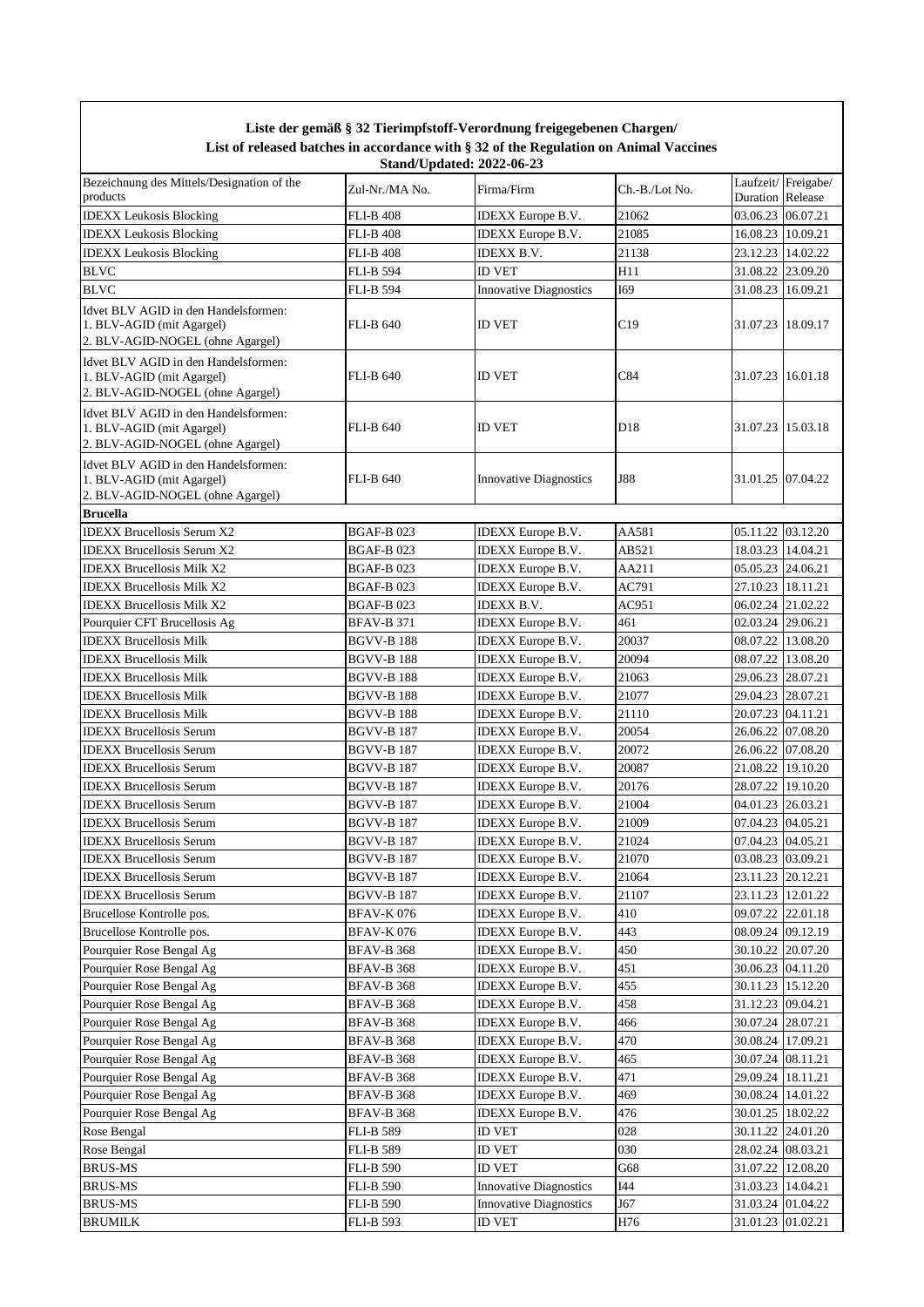## **Liste der gemäß § 32 Tierimpfstoff-Verordnung freigegebenen Chargen/ List of released batches in accordance with § 32 of the Regulation on Animal Vaccines Stand/Updated: 2022-06-23**

| Bezeichnung des Mittels/Designation of the        |                   |                                 |                  | Laufzeit/Freigabe/      |          |
|---------------------------------------------------|-------------------|---------------------------------|------------------|-------------------------|----------|
| products                                          | Zul-Nr./MA No.    | Firma/Firm                      | Ch.-B./Lot No.   | <b>Duration</b> Release |          |
| <b>BRUMILK</b>                                    |                   |                                 |                  |                         |          |
|                                                   | <b>FLI-B 593</b>  | <b>Innovative Diagnostics</b>   | I43              | 31.01.23 14.04.21       |          |
| <b>BRUMILK</b>                                    | <b>FLI-B 593</b>  | <b>Innovative Diagnostics</b>   | J29              | 31.01.24 19.01.22       |          |
| <b>AG-BRU</b>                                     | <b>FLI-C049</b>   | <b>ID VET</b>                   | AG-BRU-010       | 28.02.23 14.09.20       |          |
| <b>AG-BRU</b>                                     | <b>FLI-C049</b>   | <b>Innovative Diagnostics</b>   | AG-BRU-011       | 31.03.24 14.04.21       |          |
| <b>AG-BRU</b>                                     | <b>FLI-C049</b>   | <b>Innovative Diagnostics</b>   | AG-BRU-012       | 28.02.25 15.02.22       |          |
| PrioCHECK Brucella Ab 2.0                         | <b>FLI-B 658</b>  | Thermo Fisher Scientific        | RB210101N        | 30.07.22 13.04.21       |          |
| PrioCHECK Brucella Ab 2.0                         | <b>FLI-B 658</b>  | Thermo Fisher Scientific        | RB210601N        | 31.12.22 10.08.21       |          |
| PrioCHECK Brucella Ab 2.0                         | <b>FLI-B 658</b>  | Thermo Fisher Scientific        | RB211101N        | 31.05.23 12.01.22       |          |
| PrioCHECK Brucella Ab 2.0                         | <b>FLI-B 658</b>  | Thermo Fisher Scientific        | RB220201N        | 31.08.23                | 01.04.22 |
|                                                   |                   | Thermo Fisher Scientific        | RB220301N        | 31.08.23                | 16.05.22 |
| PrioCHECK Brucella Ab 2.0                         | <b>FLI-B 658</b>  |                                 |                  |                         |          |
| Burkholderia mallei (Rotz/Glanders)               |                   |                                 |                  |                         |          |
| Malleus-KBR Antigen                               | BFAV-B 349        | c.c. pro                        | E 012            | 17.01.23 23.03.21       |          |
| Malleus-KBR Positivserum                          | BFAV-B 349        | c.c. pro                        | A 013            | 17.01.23 06.04.21       |          |
| <b>GLANDA</b>                                     | FLI-C 084         | <b>ID VET</b>                   | PT055            | 31.07.22 25.09.20       |          |
| <b>GLANDA</b>                                     | FLI-C 084         | <b>Innovative Diagnostics</b>   | I64              | 31.03.23 13.04.21       |          |
| <b>GLANDA</b>                                     | <b>FLI-C 084</b>  | <b>Innovative Diagnostics</b>   | J70              | 29.02.24 24.02.22       |          |
| <b>BVDV/Bovine Viral Diarrhoea Virus</b>          |                   |                                 |                  |                         |          |
| <b>ADIAVET BVD / MD</b>                           | <b>FLI-B 540</b>  | Bio-X Diagnostics S.A.          | 10K4TR190        | 20.01.23 02.03.21       |          |
| ADIAVET BVD / MD                                  | <b>FLI-B 540</b>  | Bio-X Diagnostics S.A.          | 10K4TR194        | 17.09.23 07.10.21       |          |
|                                                   |                   |                                 |                  |                         |          |
| ADIAVET BVD / MD                                  | <b>FLI-B 540</b>  | Bio-X Diagnostics S.A.          | 10K4TR198        | 19.01.24 28.01.22       |          |
| ADIAVET BVDV FAST TIME                            | <b>FLI-C 044</b>  | Bio-X Diagnostics S.A.          | 10K6TR18         | 06.07.22                | 27.07.20 |
| ADIAVET BVDV FAST TIME                            | <b>FLI-C 044</b>  | Bio-X Diagnostics S.A.          | 10K6TR20         | 13.01.23 02.03.21       |          |
| SVANOVIR BVD-Ab, Biphasisch (Confirmation)        | <b>FLI-B 427</b>  | Boehringer Ingelheim<br>Svanova | C84741           | 05.02.22 12.04.21       |          |
| <b>SVANOVIR BVD-Ab, Biphasisch (Confirmation)</b> | <b>FLI-B 427</b>  | <b>Indical Bioscience</b>       | D08068           | 10.09.22                | 28.09.21 |
| SVANOVIR BVD-Ab, Biphasisch (Confirmation)        | <b>FLI-B 427</b>  | <b>Indical Bioscience</b>       | D08087           | 27.09.22                | 26.11.21 |
|                                                   |                   | <b>Indical Bioscience</b>       | D08140           | 29.11.22 14.12.21       |          |
| SVANOVIR BVD-Ab, Biphasisch (Confirmation)        | <b>FLI-B 427</b>  |                                 |                  |                         |          |
| SVANOVIR BVD-Ab, Biphasisch (Confirmation)        | <b>FLI-B 427</b>  | <b>Indical Bioscience</b>       | D08167           | 05.01.23 21.01.22       |          |
| SVANOVIR BVD-Ab, Biphasisch (Confirmation)        | <b>FLI-B 427</b>  | <b>Indical Bioscience</b>       | D08168           | 05.01.23 21.01.22       |          |
| SVANOVIR BVD-Ab, Biphasisch (Confirmation)        | <b>FLI-B 427</b>  | <b>Indical Bioscience</b>       | D08302           | 25.04.23 27.05.22       |          |
| SVANOVIR BVD-Ab, Monophasisch (Screening)         | <b>FLI-B 427</b>  | <b>Indical Bioscience</b>       | D08009           | 20.07.22 28.09.21       |          |
| SVANOVIR BVD-Ab, Monophasisch (Screening)         | <b>FLI-B 427</b>  | <b>Indical Bioscience</b>       | D08213           | 02.02.23 18.02.22       |          |
| virellaBVDV 2.0 RT-PCR                            | <b>FLI-B 637</b>  | gerbion                         | <b>BVD150120</b> | 14.01.22 20.02.20       |          |
| virellaBVDV 2.0 RT-PCR                            | <b>FLI-B 637</b>  | gerbion                         | BVD301120        | 29.11.22                | 02.03.21 |
| virellaBVDV 2.0 RT-PCR                            | <b>FLI-B 637</b>  | gerbion                         | <b>BVD120122</b> | 11.01.24 11.02.22       |          |
| <b>IDEXX BVDV Total Ab</b>                        | <b>BGVV-B 233</b> | IDEXX Europe B.V.               | AA691            | 10.08.22 10.03.21       |          |
| <b>IDEXX BVDV Total Ab</b>                        | <b>BGVV-B 233</b> | IDEXX Europe B.V.               | AB391            | 14.10.22 16.06.21       |          |
|                                                   | <b>BGVV-B 233</b> |                                 |                  | 05.01.23 16.07.21       |          |
| <b>IDEXX BVDV Total Ab</b>                        |                   | <b>IDEXX</b> Europe B.V.        | AC101            |                         |          |
| <b>IDEXX BVDV Total Ab</b>                        | <b>BGVV-B 233</b> | <b>IDEXX</b> Europe B.V.        | AD011            | 21.02.23 19.11.21       |          |
| <b>IDEXX BVDV Total Ab</b>                        | BGVV-B 233        | <b>IDEXX</b> Europe B.V.        | AD121            | 27.02.23 22.12.21       |          |
| <b>IDEXX BVDV Total Ab</b>                        | <b>BGVV-B 233</b> | <b>IDEXX</b> Europe B.V.        | AD581            | 26.10.23 02.06.22       |          |
| <b>IDEXX BVDV Ag/Serum Plus</b>                   | BGVV-B 230        | <b>IDEXX</b> Europe B.V.        | 43830-T091       | 01.01.22                | 07.08.20 |
| <b>IDEXX BVDV Ag/Serum Plus</b>                   | BGVV-B 230        | <b>IDEXX</b> Europe B.V.        | 43830-AB121      | 05.07.22 10.03.21       |          |
| <b>IDEXX BVDV Ag/Serum Plus</b>                   | <b>BGVV-B 230</b> | <b>IDEXX</b> Europe B.V.        | 43830-AB631      | 29.09.22                | 27.04.21 |
| <b>IDEXX BVDV Ag/Serum Plus</b>                   | BGVV-B 230        | <b>IDEXX</b> Europe B.V.        | 43830-AB261      | 03.08.22 31.05.21       |          |
| <b>IDEXX BVDV Ag/Serum Plus</b>                   | BGVV-B 230        | IDEXX Europe B.V.               | 43830-AB971      | 13.11.22                | 04.06.21 |
| <b>IDEXX BVDV Ag/Serum Plus</b>                   | BGVV-B 230        | <b>IDEXX</b> Europe B.V.        | 43830-AC071      | 13.12.22                | 06.07.21 |
| <b>IDEXX BVDV Ag/Serum Plus</b>                   | BGVV-B 230        | <b>IDEXX</b> Europe B.V.        | 43830-AC411      | 15.01.23 30.07.21       |          |
| <b>IDEXX BVDV Ag/Serum Plus</b>                   | BGVV-B 230        | <b>IDEXX</b> Europe B.V.        | 43830-AC561      | 31.03.23 18.11.21       |          |
| <b>IDEXX BVDV Ag/Serum Plus</b>                   | BGVV-B 230        | <b>IDEXX</b> Europe B.V.        | 43830-AC811      | 18.05.23 20.12.21       |          |
|                                                   |                   |                                 |                  |                         |          |
| <b>IDEXX BVDV Ag/Serum Plus</b>                   | BGVV-B 230        | IDEXX B.V.                      | 43830-AC981      | 23.07.23 18.02.22       |          |
| IDEXX BVDV Ag/Serum Plus                          | BGVV-B 230        | IDEXX B.V.                      | 43830-AD381      | 27.07.23 03.03.22       |          |
| <b>IDEXX BVDV Ag/Serum Plus</b>                   | <b>BGVV-B 230</b> | IDEXX B.V.                      | 43830-AD561      | 03.10.23                | 02.05.22 |
| <b>IDEXX BVDV Ag/Serum Plus</b>                   | BGVV-B 230        | IDEXX B.V.                      | 43830-AD681      | 10.10.23                | 02.05.22 |
| <b>IDEXX BVDV Ag/Serum Plus</b>                   | BGVV-B 230        | <b>IDEXX</b> Europe B.V.        | 43899-AB174      | 14.07.22                | 10.03.21 |
| <b>IDEXX BVDV Ag/Serum Plus</b>                   | <b>BGVV-B 230</b> | <b>IDEXX</b> Europe B.V.        | 43899-AB431      | 19.07.22                | 10.03.21 |
| <b>IDEXX BVDV Ag/Serum Plus</b>                   | <b>BGVV-B 230</b> | <b>IDEXX</b> Europe B.V.        | 43899-AB501      | 17.08.22 10.03.21       |          |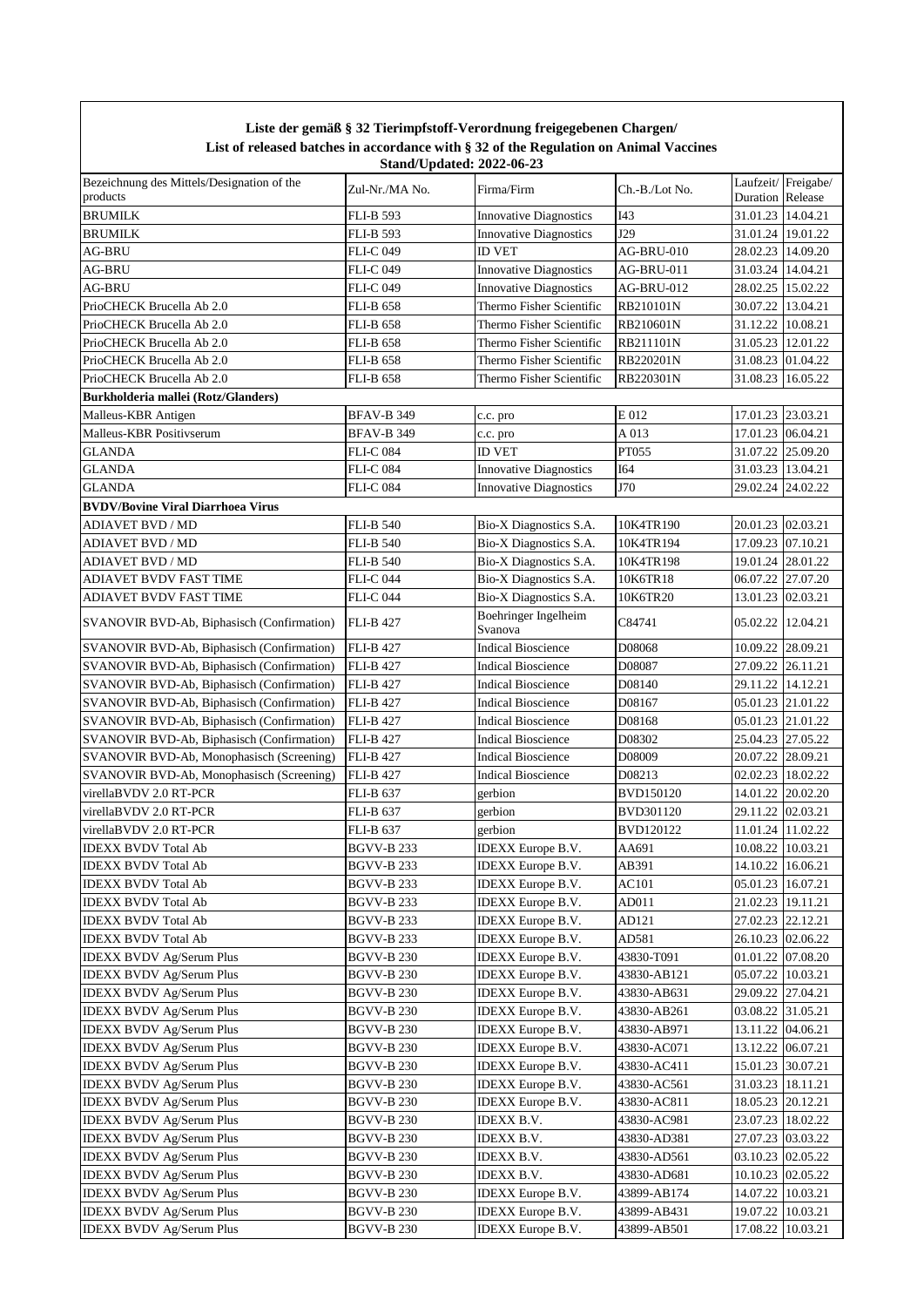|                                                                   |                   | Liste der gemäß § 32 Tierimpfstoff-Verordnung freigegebenen Chargen/<br>List of released batches in accordance with § 32 of the Regulation on Animal Vaccines |                |                     |                        |
|-------------------------------------------------------------------|-------------------|---------------------------------------------------------------------------------------------------------------------------------------------------------------|----------------|---------------------|------------------------|
| Bezeichnung des Mittels/Designation of the                        |                   | <b>Stand/Updated: 2022-06-23</b>                                                                                                                              |                |                     | Laufzeit/Freigabe/     |
| products                                                          | Zul-Nr./MA No.    | Firma/Firm                                                                                                                                                    | Ch.-B./Lot No. | Duration Release    |                        |
| <b>IDEXX BVDV Ag/Serum Plus</b>                                   | BGVV-B 230        | <b>IDEXX</b> Europe B.V.                                                                                                                                      | 43899-AB711    | 25.09.22 27.04.21   |                        |
| <b>IDEXX BVDV Ag/Serum Plus</b>                                   | BGVV-B 230        | <b>IDEXX</b> Europe B.V.                                                                                                                                      | 43899-AB761    | 06.10.22 27.04.21   |                        |
| <b>IDEXX BVDV Ag/Serum Plus</b>                                   | <b>BGVV-B 230</b> | <b>IDEXX</b> Europe B.V.                                                                                                                                      | 43899-AB811    | 13.10.22 04.05.21   |                        |
| <b>IDEXX BVDV Ag/Serum Plus</b>                                   | BGVV-B 230        | <b>IDEXX</b> Europe B.V.                                                                                                                                      | 43899-AB921    | 19.10.22 04.05.21   |                        |
| <b>IDEXX BVDV Ag/Serum Plus</b>                                   | BGVV-B 230        | <b>IDEXX</b> Europe B.V.                                                                                                                                      | 43899-AB961    | 29.10.22 31.05.21   |                        |
| <b>IDEXX BVDV Ag/Serum Plus</b>                                   | <b>BGVV-B 230</b> | <b>IDEXX</b> Europe B.V.                                                                                                                                      | 43899-AC131    | 30.11.22 24.06.21   |                        |
| <b>IDEXX BVDV Ag/Serum Plus</b>                                   | BGVV-B 230        | <b>IDEXX</b> Europe B.V.                                                                                                                                      | 43899-AC151    | 20.12.22 13.07.21   |                        |
| <b>IDEXX BVDV Ag/Serum Plus</b>                                   | BGVV-B 230        | IDEXX Europe B.V.                                                                                                                                             | 43899-AC181    | 28.12.22 13.07.21   |                        |
| <b>IDEXX BVDV Ag/Serum Plus</b>                                   | BGVV-B 230        | <b>IDEXX</b> Europe B.V.                                                                                                                                      | 43899-AC251    | 11.02.23 03.09.21   |                        |
| <b>IDEXX BVDV Ag/Serum Plus</b>                                   | BGVV-B 230        | IDEXX Europe B.V.                                                                                                                                             | 43899-AC351    | 19.02.23 03.09.21   |                        |
| <b>IDEXX BVDV Ag/Serum Plus</b>                                   | BGVV-B 230        | <b>IDEXX</b> Europe B.V.                                                                                                                                      | 43899-AC391    | 23.02.23 03.09.21   |                        |
| <b>IDEXX BVDV Ag/Serum Plus</b>                                   | BGVV-B 230        | <b>IDEXX</b> Europe B.V.                                                                                                                                      | 43899-AC581    | 09.03.23 18.11.21   |                        |
| <b>IDEXX BVDV Ag/Serum Plus</b>                                   | BGVV-B 230        | <b>IDEXX</b> Europe B.V.                                                                                                                                      | 43899-AC641    | 20.03.23 18.11.21   |                        |
| <b>IDEXX BVDV Ag/Serum Plus</b>                                   | BGVV-B 230        | <b>IDEXX</b> Europe B.V.                                                                                                                                      | 43899-AC671    | 05.04.23   18.11.21 |                        |
| <b>IDEXX BVDV Ag/Serum Plus</b>                                   | <b>BGVV-B 230</b> | <b>IDEXX</b> Europe B.V.                                                                                                                                      | 43899-AC921    | 21.05.23 20.12.21   |                        |
| <b>IDEXX BVDV Ag/Serum Plus</b>                                   | BGVV-B 230        | <b>IDEXX</b> Europe B.V.                                                                                                                                      | 43899-AD021    | 20.06.23 25.01.22   |                        |
| <b>IDEXX BVDV Ag/Serum Plus</b>                                   | <b>BGVV-B 230</b> | <b>IDEXX B.V.</b>                                                                                                                                             | 43899-AD091    | 17.07.23   18.02.22 |                        |
| <b>IDEXX BVDV Ag/Serum Plus</b>                                   | <b>BGVV-B 230</b> | <b>IDEXX B.V.</b>                                                                                                                                             | 43899-AD421    | 03.08.23 18.02.22   |                        |
| <b>IDEXX BVDV Ag/Serum Plus</b>                                   | BGVV-B 230        | <b>IDEXX B.V.</b>                                                                                                                                             | 43899-AD441    | 13.08.23 18.03.22   |                        |
| <b>IDEXX BVDV Ag/Serum Plus</b>                                   | BGVV-B 230        | <b>IDEXX B.V.</b>                                                                                                                                             | 43899-AD531    | 20.08.23 18.03.22   |                        |
| <b>IDEXX BVDV Ag/Serum Plus</b>                                   | <b>BGVV-B 230</b> | <b>IDEXX B.V.</b>                                                                                                                                             | 43899-AD571    | 23.08.23 18.03.22   |                        |
| <b>IDEXX BVDV Ag/Serum Plus</b>                                   | BGVV-B 230        | <b>IDEXX B.V.</b>                                                                                                                                             | 43899-AD601    | 21.09.23 02.05.22   |                        |
| <b>IDEXX BVDV Ag/Serum Plus</b>                                   | BGVV-B 230        | IDEXX B.V.                                                                                                                                                    | 43899-AD661    | 27.09.23 02.05.22   |                        |
| <b>IDEXX BVDV Ag/Serum Plus</b>                                   | BGVV-B 230        | IDEXX B.V.                                                                                                                                                    | 43899-AD731    | 11.10.23 02.05.22   |                        |
| <b>IDEXX BVDV Ag/Serum Plus</b>                                   | <b>BGVV-B 230</b> | IDEXX B.V.                                                                                                                                                    | 43899-AD761    | 01.11.23            | 02.06.22               |
| <b>RealPCR BVDV RNA Test</b>                                      | FLI-B 671         | <b>IDEXX</b> Europe B.V.                                                                                                                                      | VB1-211144     | s. Bescheid         | 31.05.21               |
| <b>RealPCR BVDV RNA Test</b>                                      | FLI-B 671         | <b>IDEXX</b> Europe B.V.                                                                                                                                      | VB2-211144     | s. Bescheid         | 04.06.21               |
| <b>RealPCR BVDV RNA Test</b>                                      | FLI-B 671         | <b>IDEXX</b> Europe B.V.                                                                                                                                      | VB1-211266     | <b>Bescheid</b>     | 06.12.21               |
| <b>RealPCR BVDV RNA Test</b>                                      | <b>FLI-B 671</b>  | IDEXX Europe B.V.                                                                                                                                             | VB1-211183     | <b>Bescheid</b>     | 04.01.22               |
| <b>RealPCR BVDV RNA Test</b>                                      | FLI-B 671         | <b>IDEXX</b> Europe B.V.                                                                                                                                      | VB2-211266     | s. Bescheid         | 20.01.22               |
| <b>RealPCR BVDV RNA Test</b>                                      | FLI-B 671         | <b>IDEXX</b> Europe B.V.                                                                                                                                      | VB1-220008     | <b>Bescheid</b>     | 01.03.22               |
| <b>RealPCR BVDV RNA Test</b>                                      | <b>FLI-B 671</b>  | <b>IDEXX</b> Europe B.V.                                                                                                                                      | VB2-220008     |                     | s. Bescheid $02.05.22$ |
| ID Screen BVD p80 Antibody Competition                            | <b>FLI-B 652</b>  | <b>ID VET</b>                                                                                                                                                 | F82            | 31.12.22 16.02.21   |                        |
| ID Screen BVD p80 Antibody Competition                            | FLI-B 652         | <b>Innovative Diagnostics</b>                                                                                                                                 | I42            | 31.03.23 15.04.21   |                        |
| ID Screen BVD p80 Antibody Competition                            | FLI-B 652         | <b>Innovative Diagnostics</b>                                                                                                                                 | J68            | 29.02.24 01.03.22   |                        |
| ID Gene BVD/BD Triplex                                            | FLI-C 031         | <b>Idvet Genetics</b>                                                                                                                                         | 052            | 31.08.22 23.10.20   |                        |
| ID Gene BVD/BD Triplex                                            | <b>FLI-C 031</b>  | <b>Innovative Diagnostics</b>                                                                                                                                 | 077            | 30.11.23 22.12.21   |                        |
| virotype BVDV RT-PCR Kit                                          | <b>FLI-B 451</b>  | <b>Indical Bioscience</b>                                                                                                                                     | F202000105     | 30.09.22 02.11.20   |                        |
| virotype BVDV RT-PCR Kit                                          | <b>FLI-B 451</b>  | <b>Indical Bioscience</b>                                                                                                                                     | F202000129     | 30.11.22 27.01.21   |                        |
| virotype BVDV RT-PCR Kit                                          | <b>FLI-B 451</b>  | <b>Indical Bioscience</b>                                                                                                                                     | F202100013     | 31.01.23 15.03.21   |                        |
| virotype BVDV RT-PCR Kit                                          | <b>FLI-B 451</b>  | <b>Indical Bioscience</b>                                                                                                                                     | F202100075     | 31.03.23 21.06.21   |                        |
| virotype BVDV RT-PCR Kit                                          | <b>FLI-B 451</b>  | <b>Indical Bioscience</b>                                                                                                                                     | F202100112     | 31.05.23 16.06.21   |                        |
| virotype BVDV RT-PCR Kit                                          | <b>FLI-B 451</b>  | <b>Indical Bioscience</b>                                                                                                                                     | F202100130     | 31.07.23 10.08.21   |                        |
| virotype BVDV RT-PCR Kit                                          | FLI-B 451         | <b>Indical Bioscience</b>                                                                                                                                     | F202200006     | 31.01.24 11.02.22   |                        |
| virotype BVDV RT-PCR Kit                                          | FLI-B 451         | <b>Indical Bioscience</b>                                                                                                                                     | F202200019     | 29.02.24 18.03.22   |                        |
| virotype BVDV RT-PCR Kit                                          | <b>FLI-B 451</b>  | <b>Indical Bioscience</b>                                                                                                                                     | F202200055     | 30.04.24 27.05.22   |                        |
| VetMAX BVDV 4ALL Kit                                              | <b>FLI-B 649</b>  | Thermo Fisher Scientific                                                                                                                                      | BVD4ALL-024    | 12.07.22 07.10.21   |                        |
| VetMAX BVDV 4ALL Kit                                              | FLI-B 649         | Thermo Fisher Scientific                                                                                                                                      | BVD4ALL-025    | 23.12.22            | 04.02.22               |
| CAEV/Caprine Arthritis Encephalitis Virus - MVV/Maedi-Visna Virus |                   |                                                                                                                                                               |                |                     |                        |
| <b>IDEXX CAEV/MVV Total Ab</b>                                    | <b>FLI-B 424</b>  | <b>IDEXX</b> Europe B.V.                                                                                                                                      | AB221          | 28.01.23 26.02.21   |                        |
| <b>IDEXX CAEV/MVV Total Ab</b>                                    | <b>FLI-B 424</b>  | <b>IDEXX</b> Europe B.V.                                                                                                                                      | AC041          | 18.04.23 04.06.21   |                        |
| <b>IDEXX CAEV/MVV Total Ab</b>                                    | FLI-B 424         | <b>IDEXX</b> Europe B.V.                                                                                                                                      | AC731          | 17.08.23 03.09.21   |                        |
| IDEXX MVV/CAEV p28 Verification                                   | <b>BGVV-B 241</b> | <b>IDEXX</b> Europe B.V.                                                                                                                                      | 20038          | 21.07.22 04.02.21   |                        |
| IDEXX MVV/CAEV p28 Verification                                   | <b>BGVV-B 241</b> | <b>IDEXX</b> Europe B.V.                                                                                                                                      | 21033          | 22.09.22 14.05.21   |                        |
| IDEXX MVV/CAEV p28 Verification                                   | BGVV-B 241        | IDEXX B.V.                                                                                                                                                    | 21123          | 09.09.23 14.02.22   |                        |
| ID Screen MVV/CAEV Indirect Screening Test                        | <b>FLI-B 548</b>  | <b>ID VET</b>                                                                                                                                                 | H83            | 31.01.23 04.02.21   |                        |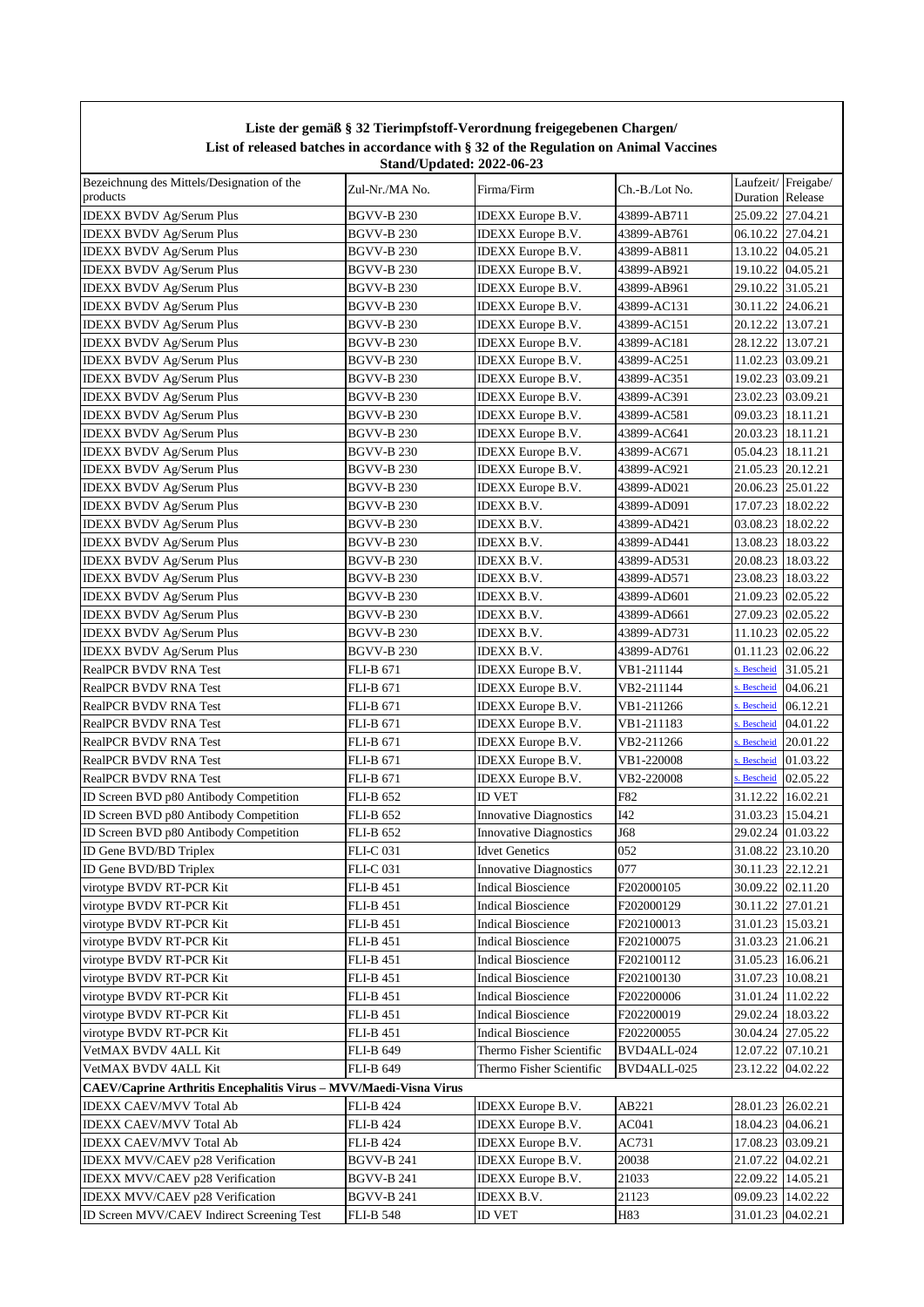|                                                        |                                  | Liste der gemäß § 32 Tierimpfstoff-Verordnung freigegebenen Chargen/                  |                  |                     |                    |
|--------------------------------------------------------|----------------------------------|---------------------------------------------------------------------------------------|------------------|---------------------|--------------------|
|                                                        | <b>Stand/Updated: 2022-06-23</b> | List of released batches in accordance with § 32 of the Regulation on Animal Vaccines |                  |                     |                    |
| Bezeichnung des Mittels/Designation of the<br>products | Zul-Nr./MA No.                   | Firma/Firm                                                                            | Ch.-B./Lot No.   | Duration Release    | Laufzeit/Freigabe/ |
| ID Screen MVV/CAEV Indirect Screening Test             | <b>FLI-B 548</b>                 | <b>ID VET</b>                                                                         | J39              | 31.12.23 18.01.22   |                    |
| Eradikit SRLV Screening ELISA                          | <b>FLI-C 029</b>                 | In3diagnostic                                                                         | 611100           | 31.03.23 18.01.22   |                    |
| VMRD SRLV ELISA                                        | <b>FLI-C 095</b>                 | <b>Indical Bioscience</b>                                                             | P210712-001      | 22.03.23            | 13.05.22           |
| Capripoxvirus (LSDV, SPPV, GTPV)                       |                                  |                                                                                       |                  |                     |                    |
| ID Screen Capripox Double Antigen                      | <b>FLI-C 038</b>                 | <b>ID VET</b>                                                                         | H35              | 31.10.22            | 24.11.20           |
| ID Screen Capripox Double Antigen                      | <b>FLI-C 038</b>                 | <b>Innovative Diagnostics</b>                                                         | <b>I97</b>       | 31.10.23 14.09.21   |                    |
| Chlamydia                                              |                                  |                                                                                       |                  |                     |                    |
| <b>IDEXX Chlamydiosis Total Ab</b>                     | <b>BGVV-B 245</b>                | <b>IDEXX</b> Europe B.V.                                                              | AA911            | 15.10.22            | 30.12.20           |
| <b>IDEXX</b> Chlamydiosis Total Ab                     | <b>BGVV-B 245</b>                | IDEXX B.V.                                                                            | AD651            | 04.04.24 29.04.22   |                    |
| ID Screen Chlamydophila abortus Indirect               | <b>FLI-B 519</b>                 | <b>ID VET</b>                                                                         | H63              | 31.01.23 01.03.21   |                    |
| ID Screen Chlamydophila abortus Indirect               | <b>FLI-B 519</b>                 | <b>Innovative Diagnostics</b>                                                         | J31              | 31.01.24 17.02.22   |                    |
| Coxiella burnetii (Q-Fever)                            |                                  |                                                                                       |                  |                     |                    |
| ADIAVET COXIELLLA REAL TIME                            | <b>FLI-C 042</b>                 | Bio-X Diagnostics S.A.                                                                | 14K2TR85         | 05.02.22 13.03.20   |                    |
| ADIAVET COXIELLLA REAL TIME                            | <b>FLI-C 042</b>                 | Bio-X Diagnostics S.A.                                                                | 14K2TR86         | 23.09.22 16.10.20   |                    |
| ADIAVET COXIELLLA REAL TIME                            | <b>FLI-C 042</b>                 | Bio-X Diagnostics S.A.                                                                | 14K2TR87         | 16.03.23 07.05.21   |                    |
| ADIAVET COXIELLLA REAL TIME                            | <b>FLI-C 042</b>                 | Bio-X Diagnostics S.A.                                                                | 14K2TR88         | 16.09.23 11.10.21   |                    |
| ADIAVET COXIELLLA REAL TIME                            | <b>FLI-C 042</b>                 | Bio-X Diagnostics S.A.                                                                | 14K2TR89         | 19.01.24 15.02.22   |                    |
| <b>IDEXX Q Fever</b>                                   | <b>BGAF-B 101</b>                | <b>IDEXX</b> Europe B.V.                                                              | AB941            | 15.03.23 05.05.21   |                    |
| <b>IDEXX Q Fever</b>                                   | <b>BGAF-B 101</b>                | IDEXX Europe B.V.                                                                     | AB701            | 16.05.23 04.06.21   |                    |
| <b>IDEXX Q Fever</b>                                   | <b>BGAF-B 101</b>                | <b>IDEXX</b> Europe B.V.                                                              | AC771            | 09.10.23 20.12.21   |                    |
| <b>IDEXX Q Fever</b>                                   | <b>BGAF-B 101</b>                | <b>IDEXX</b> Europe B.V.                                                              | AD211            | 10.03.24 06.04.22   |                    |
| ID Screen Q Fever Indirect                             | <b>FLI-B 612</b>                 | ID VET                                                                                | H37              | 30.11.22            | 18.11.20           |
| ID Screen Q Fever Indirect                             | FLI-B 612                        | <b>Innovative Diagnostics</b>                                                         | <b>J08</b>       | 31.10.23 18.10.21   |                    |
| ID Gene Q Fever Triplex                                | <b>FLI-C 058</b>                 | <b>ID VET Genetics</b>                                                                | 011              | 31.01.23 08.03.21   |                    |
| bactotype C. burnetii PCR Kit                          | <b>FLI-C071</b>                  | <b>Indical Bioscience</b>                                                             | F202100185       | 31.10.22            | 22.12.21           |
| VetMAX C. burnetii Absolute Quant Kit                  | <b>FLI-C 004</b>                 | Thermo Fisher Scientific                                                              | FQPAQ-029        | 24.08.22            | 22.09.21           |
| VetMAX C. burnetiid Absolute Quant Kit                 | <b>FLI-C 004</b>                 | Thermo Fisher Scientific                                                              | FQPAQ-030        | 21.01.23 15.03.22   |                    |
| <b>CSFV/Classical Swine Fever Virus</b>                |                                  |                                                                                       |                  |                     |                    |
| Kylt CSF RTU RT-qPCR                                   | <b>FLI-C074</b>                  | AniCon                                                                                | 21CSFRTU:01      | 30.09.22   11.05.21 |                    |
| Kylt CSF RTU RT-qPCR                                   | <b>FLI-C 074</b>                 | AniCon                                                                                | 21CSFRTU:02      | 31.12.22 21.07.21   |                    |
| Kylt CSF RTU RT-qPCR                                   | <b>FLI-C074</b>                  | AniCon                                                                                | 21CSFRTU:03      | 31.05.23            | 22.12.21           |
| Anti-CSFV Monoklonaler Antikörper (Bio 275)            | BFAV/KSP/D13/01                  | Bio-X Diagnostics S.A.                                                                | aCSF21C18        | 18.09.22 03.06.21   |                    |
| Anti-CSFV FITC Konjugat                                | <b>BFAV-B 360</b>                | Bio-X Diagnostics S.A.                                                                | <b>FCSF21I10</b> | 10.03.23 11.10.21   |                    |
| ADIAVET CSFV REAL TIME                                 | <b>FLI-C098</b>                  | Bio-X Diagnostics S.A.                                                                | 22K3TR14         | 13.01.23 08.03.21   |                    |
| ADIAVET CSFV REAL TIME                                 | <b>FLI-C 098</b>                 | Bio-X Diagnostics S.A.                                                                | 22K3TR16         | 18.11.23 22.12.21   |                    |
| ADIAVET CSFV REAL TIME                                 | <b>FLI-C 098</b>                 | Bio-X Diagnostics S.A.                                                                | 22K3TR17         | 27.12.23 16.03.22   |                    |
| SwineFever combi real time RT-PCR Kit                  | <b>FLI-C 064</b>                 | gerbion                                                                               | SFC051120        | 04.11.22            | 19.01.21           |
| SwineFever combi real time RT-PCR Kit                  | <b>FLI-C 064</b>                 | gerbion                                                                               | SFC010321        | 28.02.23 27.08.21   |                    |
| virellaCSFV seqc real time RT-PCR Kit                  | <b>FLI-C 082</b>                 | gerbion                                                                               | vCF051120        | 04.11.22 22.01.21   |                    |
| virellaCSFV seqc real time RT-PCR Kit                  | FLI-C 082                        | gerbion                                                                               | vC100122         | 09.01.24 25.04.22   |                    |
| <b>IDEXX CSFV Ab</b>                                   | BFAV/KSP/D11a/98                 | IDEXX Europe B.V.                                                                     | 43220-AA701      | 08.10.22            | 25.11.20           |
| <b>IDEXX CSFV Ab</b>                                   | BFAV/KSP/D11a/98                 | <b>IDEXX</b> Europe B.V.                                                              | 43220-AB011      | 06.12.22            | 12.02.21           |
| <b>IDEXX CSFV Ab</b>                                   | BFAV/KSP/D11a/98                 | IDEXX Europe B.V.                                                                     | 43220-AC651      | 01.09.23            | 20.10.21           |
| <b>IDEXX CSFV Ab</b>                                   | BFAV/KSP/D11a/98                 | IDEXX B.V.                                                                            | 43220-AD031      | 22.02.24 25.04.22   |                    |
| <b>IDEXX CSFV Ag Serum Plus</b>                        | <b>FLI-B 492</b>                 | <b>IDEXX</b> Europe B.V.                                                              | AB291            | 28.03.23 22.12.21   |                    |
| RealPCR CSFV RNA Test                                  | <b>FLI-C 081</b>                 | <b>IDEXX</b> Europe B.V.                                                              | VB1-79L976       | . Bescheid          | 01.03.21           |
| RealPCR CSFV RNA Test                                  | <b>FLI-C 081</b>                 | <b>IDEXX</b> Europe B.V.                                                              | VB1-79A999       | . Bescheid          | 11.03.21           |
| RealPCR CSFV RNA Test                                  | <b>FLI-C 081</b>                 | <b>IDEXX</b> Europe B.V.                                                              | VB2-79L976       | . Bescheid          | 27.05.21           |
| RealPCR CSFV RNA Test                                  | <b>FLI-C 081</b>                 | <b>IDEXX</b> Europe B.V.                                                              | VB2-79A999       | s. Bescheid         | 27.05.21           |
| RealPCR CSFV RNA Test                                  | <b>FLI-C 081</b>                 | <b>IDEXX</b> Europe B.V.                                                              | VB1-211101       | s. Bescheid         | 27.05.21           |
| RealPCR CSFV RNA Test                                  | <b>FLI-C 081</b>                 | <b>IDEXX</b> Europe B.V.                                                              | VB2-211101       | . Bescheid          | 27.05.21           |
| RealPCR CSFV RNA Test                                  | <b>FLI-C 081</b>                 | IDEXX Europe B.V.                                                                     | VB1-211234       | . Bescheid          | 18.11.21           |
| ID Screen Classical Swine Fever E2 Competition         | <b>FLI-B 530</b>                 | ID VET                                                                                | H93              | 31.01.23            | 22.02.21           |
| ID Screen Classical Swine Fever E2 Competition         | <b>FLI-B 530</b>                 | <b>Innovative Diagnostics</b>                                                         | J96              | 31.01.24            | 25.04.22           |
| ID Gene Classical Swine Fever Virus Duplex             | <b>FLI-C</b> 106                 | <b>Innovative Diagnostics</b>                                                         | 003              | 31.08.22            | 21.07.21           |
| virotype CSFV RT-PCR Kit                               | <b>FLI-B 517</b>                 | Indical Bioscience                                                                    | F202000068       | 30.06.22            | 10.08.20           |

 $\overline{\phantom{a}}$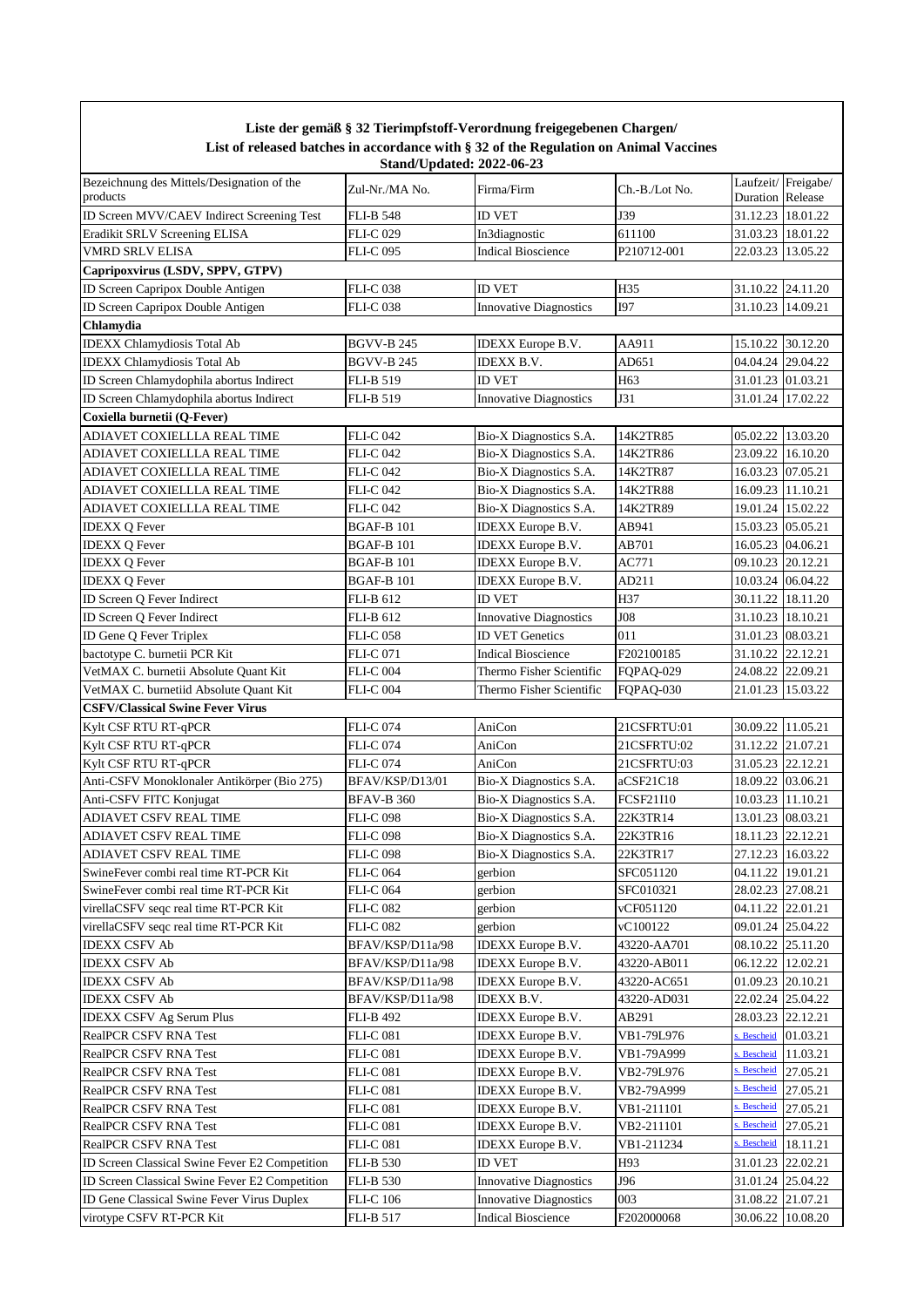|                                                        | Liste del geman y 52 Tiermipiston - verorunung ireigegebenen Chargen<br>List of released batches in accordance with § 32 of the Regulation on Animal Vaccines<br><b>Stand/Updated: 2022-06-23</b> |                                        |                        |                                        |                    |  |  |  |
|--------------------------------------------------------|---------------------------------------------------------------------------------------------------------------------------------------------------------------------------------------------------|----------------------------------------|------------------------|----------------------------------------|--------------------|--|--|--|
| Bezeichnung des Mittels/Designation of the<br>products | Zul-Nr./MA No.                                                                                                                                                                                    | Firma/Firm                             | Ch.-B./Lot No.         | <b>Duration</b> Release                | Laufzeit/Freigabe/ |  |  |  |
| virotype CSFV RT-PCR Kit                               | <b>FLI-B 517</b>                                                                                                                                                                                  | <b>Indical Bioscience</b>              | F202100126             | 30.06.23 03.09.21                      |                    |  |  |  |
| virotype CSFV RT-PCR Kit                               | <b>FLI-B 517</b>                                                                                                                                                                                  | <b>Indical Bioscience</b>              | F202200013             | 31.01.24 25.04.22                      |                    |  |  |  |
| <b>EIAV/Equine Infectious Anaemia Virus</b>            |                                                                                                                                                                                                   |                                        |                        |                                        |                    |  |  |  |
| Diasystems EIA-AGID                                    | <b>BGVV-B175</b>                                                                                                                                                                                  | IDEXX Europe B.V.                      | <b>BS622</b>           | 05.02.22 17.03.20                      |                    |  |  |  |
| Diasystems EIA-AGID                                    | <b>BGVV-B175</b>                                                                                                                                                                                  | <b>IDEXX B.V.</b>                      | <b>BU662</b>           | 06.02.24 29.03.22                      |                    |  |  |  |
| <b>IDEXX CELISA EIA</b>                                | <b>BGVV-B176</b>                                                                                                                                                                                  | <b>IDEXX</b> Europe B.V.               | AU481                  | 01.08.22 10.12.21                      |                    |  |  |  |
| <b>IDEXX cELISA EIA</b>                                | <b>BGVV-B176</b>                                                                                                                                                                                  | IDEXX B.V.                             | AU510                  | 14.09.22 28.03.22                      |                    |  |  |  |
| <b>IDEXX cELISA EIA</b>                                | <b>BGVV-B176</b>                                                                                                                                                                                  | <b>IDEXX B.V.</b>                      | <b>BU307</b>           | 31.10.22 28.03.22                      |                    |  |  |  |
| <b>IDEXX cELISA EIA</b>                                | <b>BGVV-B176</b>                                                                                                                                                                                  | <b>IDEXX B.V.</b>                      | CU296                  | 14.11.22 13.05.22                      |                    |  |  |  |
| <b>EIAED</b>                                           | <b>FLI-B 554</b>                                                                                                                                                                                  | <b>ID VET</b>                          | I02                    | 31.01.23 26.02.21                      |                    |  |  |  |
| <b>EIAED</b>                                           | <b>FLI-B 554</b>                                                                                                                                                                                  | <b>Innovative Diagnostics</b>          | J11                    | 31.10.23 02.12.21                      |                    |  |  |  |
| <b>Idvet EIA AGID</b>                                  | <b>FLI-B 654</b>                                                                                                                                                                                  | <b>ID VET</b>                          | H <sub>22</sub>        | 31.10.23 13.11.20                      |                    |  |  |  |
| <b>Idvet EIA AGID</b>                                  | <b>FLI-B 654</b>                                                                                                                                                                                  | <b>Innovative Diagnostics</b>          | J93                    | 28.02.25 07.04.22                      |                    |  |  |  |
| Eradikit EIAV ELISA                                    | <b>FLI-B 676</b>                                                                                                                                                                                  | In3diagnostic                          | 661090                 | 31.08.23 02.12.21                      |                    |  |  |  |
| <b>VMRD EIAV AGID</b>                                  | <b>FLI-B 490</b>                                                                                                                                                                                  | <b>Indical Bioscience</b>              | P210222-001            | 03.03.23 19.05.21                      |                    |  |  |  |
| <b>VMRD EIAV AGID</b>                                  | <b>FLI-B 490</b>                                                                                                                                                                                  | <b>Indical Bioscience</b>              | P211122-001            | 17.01.24 17.03.22                      |                    |  |  |  |
| <b>FMDV</b>                                            |                                                                                                                                                                                                   |                                        |                        |                                        |                    |  |  |  |
| <b>FMDNSPC</b>                                         | <b>FLI-C 022</b>                                                                                                                                                                                  | <b>Innovative Diagnostics</b>          | I26                    | 30.04.23 30.04.21                      |                    |  |  |  |
| <b>FMDNSPC</b>                                         | <b>FLI-C 022</b>                                                                                                                                                                                  | <b>Innovative Diagnostics</b>          | <b>J80</b>             | 31.03.24 25.04.22                      |                    |  |  |  |
| PrioCHECK FMDV NS Ab Strip Kit                         | <b>BFAV-B238</b>                                                                                                                                                                                  | Thermo Fisher Scientific               | F200701L               | 31.07.22 27.10.20                      |                    |  |  |  |
| <b>IBDV/Infectious Bursal Disease Virus</b>            |                                                                                                                                                                                                   |                                        |                        |                                        |                    |  |  |  |
| <b>IBD ELISA</b>                                       | <b>BGVV-B 308</b>                                                                                                                                                                                 | <b>Biochek</b>                         | FS8265                 | 01.06.22 21.06.21                      |                    |  |  |  |
| <b>IBD ELISA</b>                                       | <b>BGVV-B 308</b>                                                                                                                                                                                 | <b>Biochek</b>                         | FS8259                 | 03.09.22 21.06.21                      |                    |  |  |  |
| <b>IBD ELISA</b>                                       | <b>BGVV-B 308</b>                                                                                                                                                                                 | <b>Biochek</b>                         | FS8334                 | 05.08.22 17.08.21                      |                    |  |  |  |
| <b>IBD ELISA</b>                                       | <b>BGVV-B 308</b>                                                                                                                                                                                 | <b>Biochek</b>                         | FS8353                 | 31.08.22 24.09.21                      |                    |  |  |  |
| <b>IBD ELISA</b>                                       | BGVV-B 308                                                                                                                                                                                        | <b>Biochek</b>                         | FS8376                 | 10.09.22 24.09.21                      |                    |  |  |  |
| <b>IBD ELISA</b>                                       | <b>BGVV-B 308</b>                                                                                                                                                                                 | <b>Biochek</b>                         | FS8409                 | 05.10.22 19.11.21                      |                    |  |  |  |
| <b>IBD ELISA</b>                                       | <b>BGVV-B 308</b>                                                                                                                                                                                 | <b>Biochek</b>                         | FS8439                 | 17.11.22 20.12.21                      |                    |  |  |  |
| <b>IBD ELISA</b>                                       | <b>BGVV-B 308</b>                                                                                                                                                                                 | <b>Biochek</b>                         | FS8498                 | 08.12.22 29.12.21                      |                    |  |  |  |
| <b>IBD ELISA</b>                                       | <b>BGVV-B 308</b>                                                                                                                                                                                 | <b>Biochek</b>                         | FS8527                 | 06.01.23 21.01.22                      |                    |  |  |  |
| <b>IBD ELISA</b>                                       | <b>BGVV-B 308</b>                                                                                                                                                                                 | <b>Biochek</b>                         | FS8580                 | 21.01.23 22.02.22                      |                    |  |  |  |
| <b>IBD ELISA</b>                                       | <b>BGVV-B 308</b>                                                                                                                                                                                 | <b>Biochek</b>                         | FS8719                 | 29.04.23 27.05.22                      |                    |  |  |  |
| <b>IDEXX IBD</b>                                       | <b>BGAF-B171</b>                                                                                                                                                                                  | <b>IDEXX</b> Europe B.V.               | <b>HS883</b>           | 26.06.22 19.10.20                      |                    |  |  |  |
| <b>IDEXX IBD</b>                                       | <b>BGAF-B171</b>                                                                                                                                                                                  | <b>IDEXX</b> Europe B.V.               | <b>KS080</b>           | 19.08.22 11.12.20                      |                    |  |  |  |
| <b>IDEXX IBD</b>                                       | <b>BGAF-B171</b>                                                                                                                                                                                  | <b>IDEXX</b> Europe B.V.               | MS696                  | 09.11.22 07.01.21                      |                    |  |  |  |
| <b>IDEXX IBD</b>                                       | <b>BGAF-B171</b>                                                                                                                                                                                  | <b>IDEXX</b> Europe B.V.               | <b>BT218</b>           | 30.12.22 10.03.21                      |                    |  |  |  |
| <b>IDEXX IBD</b>                                       | <b>BGAF-B171</b>                                                                                                                                                                                  | IDEXX Europe B.V.                      | DT659                  | 11.01.23 27.04.21                      |                    |  |  |  |
| <b>IDEXX IBD</b>                                       | <b>BGAF-B171</b>                                                                                                                                                                                  | IDEXX Europe B.V.                      | FT236                  | 06.04.23 06.07.21                      |                    |  |  |  |
| <b>IDEXX IBD</b>                                       | <b>BGAF-B171</b>                                                                                                                                                                                  | <b>IDEXX</b> Europe B.V.               | HT624                  | 23.06.23 03.09.21                      |                    |  |  |  |
| <b>IDEXX IBD</b><br><b>IDEXX IBD</b>                   | <b>BGAF-B171</b>                                                                                                                                                                                  | IDEXX Europe B.V.                      | KT502                  | 17.08.23 16.12.21<br>15.09.23 16.12.21 |                    |  |  |  |
| <b>IDEXX IBD</b>                                       | <b>BGAF-B171</b><br><b>BGAF-B171</b>                                                                                                                                                              | <b>IDEXX</b> Europe B.V.<br>IDEXX B.V. | KT529B<br><b>BU172</b> | 10.11.23   18.02.22                    |                    |  |  |  |
| <b>IDEXX IBD</b>                                       | <b>BGAF-B171</b>                                                                                                                                                                                  | IDEXX B.V.                             | CU293                  | 31.12.23 29.03.22                      |                    |  |  |  |
| <b>IDEXX IBD</b>                                       | <b>BGAF-B 171</b>                                                                                                                                                                                 | <b>IDEXX B.V.</b>                      | DU757                  | 04.03.24 02.06.22                      |                    |  |  |  |
| <b>IDEXX IBD-XR</b>                                    | BGVV-B 178                                                                                                                                                                                        | <b>IDEXX</b> Europe B.V.               | CT496                  | 25.08.22 11.03.21                      |                    |  |  |  |
| <b>IDEXX IBD-XR</b>                                    | BGVV-B 178                                                                                                                                                                                        | IDEXX Europe B.V.                      | ET447                  | 19.11.22 04.06.21                      |                    |  |  |  |
| <b>IDEXX IBD-XR</b>                                    | <b>BGVV-B 178</b>                                                                                                                                                                                 | IDEXX Europe B.V.                      | GT046                  | 03.01.23 30.07.21                      |                    |  |  |  |
| <b>IDEXX IBD-XR</b>                                    | <b>BGVV-B 178</b>                                                                                                                                                                                 | IDEXX Europe B.V.                      | LT809                  | 28.04.23 18.11.21                      |                    |  |  |  |
| <b>IDEXX IBD-XR</b>                                    | <b>BGVV-B178</b>                                                                                                                                                                                  | IDEXX Europe B.V.                      | JT383                  | 03.03.23 19.11.21                      |                    |  |  |  |
| <b>IDEXX IBD-XR</b>                                    | <b>BGVV-B178</b>                                                                                                                                                                                  | IDEXX B.V.                             | CU297                  | 20.08.23 29.03.22                      |                    |  |  |  |
| <b>IBDS</b>                                            | <b>FLI-C 061</b>                                                                                                                                                                                  | <b>Innovative Diagnostics</b>          | I24                    | 30.04.23 12.05.21                      |                    |  |  |  |
| IBDVP2                                                 | <b>FLI-C 062</b>                                                                                                                                                                                  | <b>ID VET</b>                          | H34                    | 31.08.22 14.09.20                      |                    |  |  |  |
| IBDVP2                                                 | <b>FLI-C 062</b>                                                                                                                                                                                  | <b>Innovative Diagnostics</b>          | I48                    | 31.07.23 21.09.21                      |                    |  |  |  |
| <b>IHNV/Infectious Hematopoietic Necrosis Virus</b>    |                                                                                                                                                                                                   |                                        |                        |                                        |                    |  |  |  |
| Bio-X Anti-IHNV Monoklonaler Antikörper                |                                                                                                                                                                                                   |                                        |                        |                                        |                    |  |  |  |
| (BIO 285)                                              | <b>FLI-B 647</b>                                                                                                                                                                                  | Bio-X Diagnostics S.A.                 | aIHN21F22              | 22.12.22 22.07.21                      |                    |  |  |  |
| Bio-X Anti-IHNV Monoklonaler Antikörper                | <b>FLI-B 647</b>                                                                                                                                                                                  | Bio-X Diagnostics S.A.                 | aIHN22B17              | 17.08.23 31.03.22                      |                    |  |  |  |

## **Liste der gemäß § 32 Tierimpfstoff-Verordnung freigegebenen Chargen/**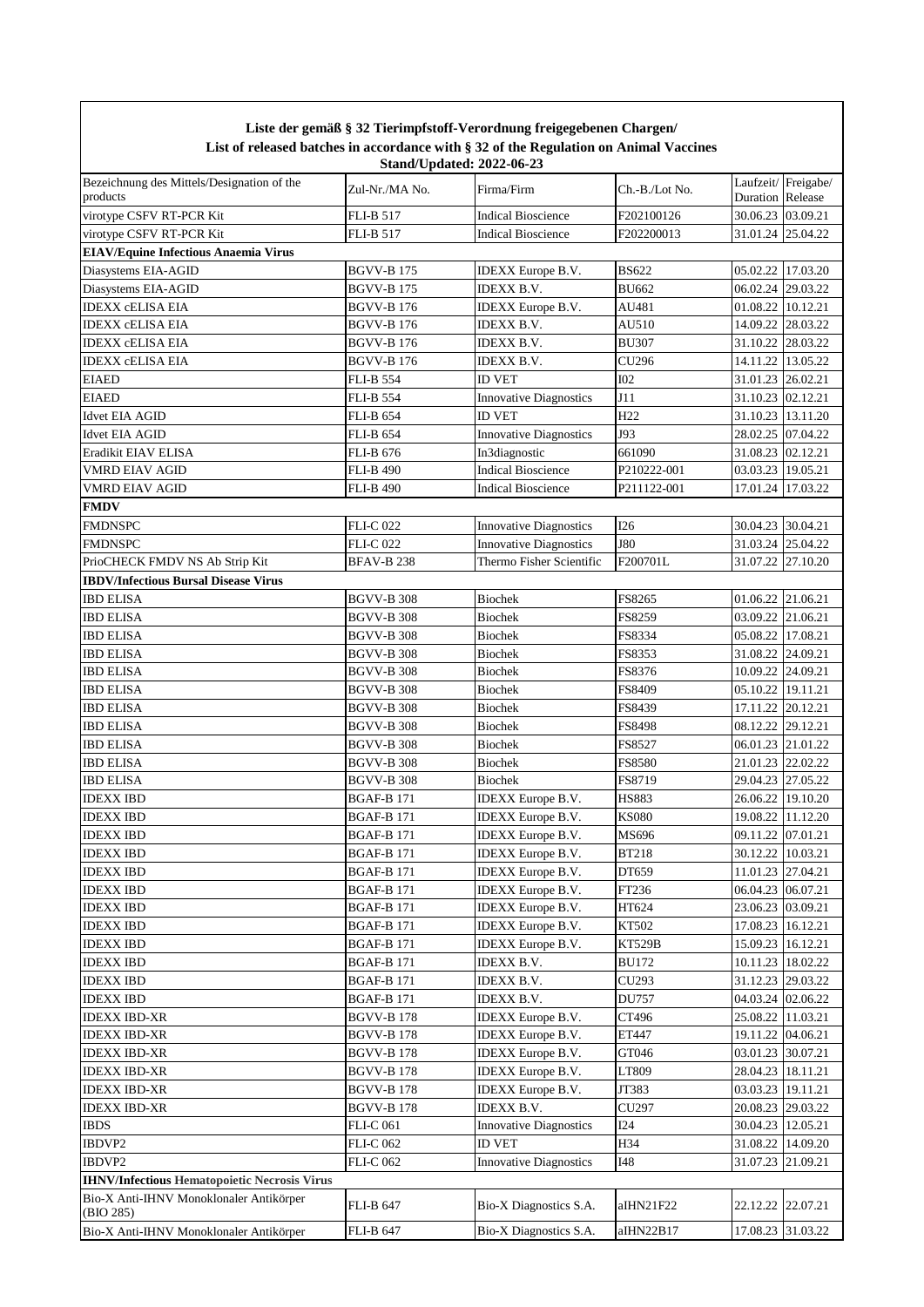|                                                        |                   | Liste der gemäß § 32 Tierimpfstoff-Verordnung freigegebenen Chargen/<br>List of released batches in accordance with § 32 of the Regulation on Animal Vaccines |                 |                         |                    |
|--------------------------------------------------------|-------------------|---------------------------------------------------------------------------------------------------------------------------------------------------------------|-----------------|-------------------------|--------------------|
|                                                        |                   | <b>Stand/Updated: 2022-06-23</b>                                                                                                                              |                 |                         |                    |
| Bezeichnung des Mittels/Designation of the<br>products | Zul-Nr./MA No.    | Firma/Firm                                                                                                                                                    | Ch.-B./Lot No.  | <b>Duration</b> Release | Laufzeit/Freigabe/ |
| (BIO 285)                                              |                   |                                                                                                                                                               |                 |                         |                    |
| <b>ILTV/Infectious Laryngotracheitis Virus</b>         |                   |                                                                                                                                                               |                 |                         |                    |
| Kylt ILT qPCR                                          | <b>FLI-C075</b>   | AniCon                                                                                                                                                        | 20ILT:03        | 30.06.22                | 15.01.21           |
| Kylt ILT qPCR                                          | <b>FLI-C075</b>   | AniCon                                                                                                                                                        | 1ILT:01         | 30.04.23                | 08.11.21           |
| <b>ILT ELISA</b>                                       | <b>FLI-C 109</b>  | <b>BioChek</b>                                                                                                                                                | FS8434          | 21.10.22                | 21.12.21           |
| <b>ILT ELISA</b>                                       | <b>FLI-C 109</b>  | <b>BioChek</b>                                                                                                                                                | FS8499          | 15.12.22                | 28.01.22           |
| <b>ILT ELISA</b>                                       | <b>FLI-C 109</b>  | BioChek                                                                                                                                                       | FS8593          | 24.02.23                | 28.03.22           |
| <b>ILT ELISA</b>                                       | <b>FLI-C 109</b>  | <b>BioChek</b>                                                                                                                                                | FS8717          | 14.04.23                | 25.05.22           |
| <b>ILTS</b>                                            | <b>FLI-C021</b>   | <b>Innovative Diagnostics</b>                                                                                                                                 | I19             | 30.04.23 21.06.21       |                    |
| <b>ILTS</b>                                            | <b>FLI-C021</b>   | <b>Innovative Diagnostics</b>                                                                                                                                 | J54             | 31.01.24                | 28.01.22           |
| <b>ISAV/Infectious Salmon Anaemia Virus</b>            |                   |                                                                                                                                                               |                 |                         |                    |
| Bio-X Anti-ISAV Monoklonaler Antikörper<br>(BIO 337)   | <b>FLI-B 422</b>  | Bio-X Diagnostics S.A.                                                                                                                                        | aISA21D13       | 13.10.22                | 06.05.21           |
| Bio-X Anti-ISAV Monoklonaler Antikörper<br>(BIO 337)   | <b>FLI-B 422</b>  | Bio-X Diagnostics S.A.                                                                                                                                        | aISA22D19       |                         | 19.10.23 03.05.22  |
| <b>Mycobacterium bovis</b>                             |                   |                                                                                                                                                               |                 |                         |                    |
| <b>IFNGTUB</b>                                         | <b>FLI-B 668</b>  | <b>ID VET</b>                                                                                                                                                 | H73             | 30.09.22                | 26.04.21           |
| <b>IFNGTUB</b>                                         | <b>FLI-B 668</b>  | <b>Innovative Diagnostics</b>                                                                                                                                 | J22             | 31.07.23                | 01.11.21           |
| Mycobacterium paratuberculosis                         |                   |                                                                                                                                                               |                 |                         |                    |
| <b>IDEXX</b> Paratuberculosis Verification             | <b>BGVV-B 263</b> | <b>IDEXX</b> Europe B.V.                                                                                                                                      | 20095           | 20.07.22                | 07.10.20           |
| <b>IDEXX Paratuberculosis Verification</b>             | <b>BGVV-B 263</b> | <b>IDEXX</b> Europe B.V.                                                                                                                                      | 21129           | 20.07.23                | 16.12.21           |
| <b>IDEXX</b> Paratuberculosis Verification             | <b>BGVV-B 263</b> | <b>IDEXX B.V.</b>                                                                                                                                             | 22032           |                         | 30.03.24 03.05.22  |
| <b>IDEXX</b> Paratuberculosis Screening                | <b>BGVV-B 263</b> | IDEXX Europe B.V.                                                                                                                                             | 20111           | 17.08.22                | 07.10.20           |
| <b>IDEXX</b> Paratuberculosis Screening                | <b>BGVV-B 263</b> | <b>IDEXX</b> Europe B.V.                                                                                                                                      | 20162           | 28.10.22 07.01.21       |                    |
| <b>IDEXX</b> Paratuberculosis Screening                | <b>BGVV-B 263</b> | <b>IDEXX</b> Europe B.V.                                                                                                                                      | 21047           | 07.04.23 25.05.21       |                    |
| <b>IDEXX</b> Paratuberculosis Screening                | <b>BGVV-B 263</b> | <b>IDEXX</b> Europe B.V.                                                                                                                                      | 21029           | 23.02.23   18.06.21     |                    |
| <b>IDEXX</b> Paratuberculosis Screening                | <b>BGVV-B 263</b> | <b>IDEXX</b> Europe B.V.                                                                                                                                      | 21091           | 07.07.23                | 01.09.21           |
| <b>IDEXX</b> Paratuberculosis Screening                | <b>BGVV-B 263</b> | <b>IDEXX</b> Europe B.V.                                                                                                                                      | 21122           | 16.06.23                | 01.09.21           |
| <b>IDEXX</b> Paratuberculosis Screening                | <b>BGVV-B 263</b> | <b>IDEXX</b> Europe B.V.                                                                                                                                      | 21141           | 19.10.23                | 16.12.21           |
| <b>IDEXX</b> Paratuberculosis Screening                | BGVV-B 263        | <b>IDEXX</b> Europe B.V.                                                                                                                                      | 21150           | 17.12.23                | 01.03.22           |
| <b>IDEXX</b> Paratuberculosis Screening                | <b>BGVV-B 263</b> | <b>IDEXX</b> Europe B.V.                                                                                                                                      | 22009           | 12.01.24                | 01.03.22           |
| <b>IDEXX Paratuberculosis Screening</b>                | <b>BGVV-B 263</b> | IDEXX Europe B.V.                                                                                                                                             | 22003           |                         | 20.07.23 15.03.22  |
| <b>IDEXX</b> Paratuberculosis Screening                | <b>BGVV-B 263</b> | <b>IDEXX</b> Europe B.V.                                                                                                                                      | 22063           | 26.04.24 07.06.22       |                    |
| <b>RealPCR MAP DNA Test</b>                            | <b>FLI-C 027</b>  | <b>IDEXX</b> Europe B.V.                                                                                                                                      | VB1-47J926      | . Bescheid              | 07.01.21           |
| <b>RealPCR MAP DNA Test</b>                            | <b>FLI-C 027</b>  | IDEXX Europe B.V.                                                                                                                                             | VB2-47J926      | <b>Bescheid</b>         | 26.03.21           |
| RealPCR MAP DNA Test                                   | <b>FLI-C 027</b>  | IDEXX Europe B.V.                                                                                                                                             | VB3-47J926      | <b>Bescheid</b>         | 26.03.21           |
| <b>RealPCR MAP DNA Test</b>                            | <b>FLI-C027</b>   | <b>IDEXX</b> Europe B.V.                                                                                                                                      | VB1-211098      | . Bescheid              | 15.04.21           |
| <b>RealPCR MAP DNA Test</b>                            | <b>FLI-C 027</b>  | <b>IDEXX</b> Europe B.V.                                                                                                                                      | VB2-211098      | <b>Bescheid</b>         | 03.05.21           |
| <b>RealPCR MAP DNA Test</b>                            | <b>FLI-C 027</b>  | <b>IDEXX</b> Europe B.V.                                                                                                                                      | VB3-211098      | . Bescheid              | 21.07.21           |
| <b>RealPCR MAP DNA Test</b>                            | <b>FLI-C 027</b>  | <b>IDEXX</b> Europe B.V.                                                                                                                                      | VB4-211098      | <b>Bescheid</b>         | 13.08.21           |
| <b>RealPCR MAP DNA Test</b>                            | <b>FLI-C 027</b>  | <b>IDEXX</b> Europe B.V.                                                                                                                                      | VB5-211098      | <b>Bescheid</b>         | 22.11.21           |
| <b>RealPCR MAP DNA Test</b>                            | <b>FLI-C 027</b>  | <b>IDEXX</b> Europe B.V.                                                                                                                                      | VB1-211299      | . Bescheid              | 21.02.22           |
| <b>RealPCR MAP DNA Test</b>                            | <b>FLI-C 027</b>  | <b>IDEXX</b> Europe B.V.                                                                                                                                      | VB2-211299      | Bescheid                | 21.02.22           |
| <b>RealPCR MAP DNA Test</b>                            | <b>FLI-C027</b>   | <b>IDEXX</b> Europe B.V.                                                                                                                                      | VB3-211299      | . Bescheid              | 28.03.22           |
| RealPCR MAP DNA Test                                   | <b>FLI-C 027</b>  | <b>IDEXX</b> Europe B.V.                                                                                                                                      | VB4-211299      | <b>Bescheid</b>         | 02.06.22           |
| <b>PARAS</b>                                           | FLI-B 443         | ID VET                                                                                                                                                        | I16             | 31.07.22                | 06.04.21           |
| <b>PARAS</b>                                           | FLI-B 443         | <b>Innovative Diagnostics</b>                                                                                                                                 | <b>I60</b>      | 31.10.23 16.12.21       |                    |
| PARAB                                                  | FLI-B 533         | <b>ID VET</b>                                                                                                                                                 | H <sub>15</sub> | 31.07.22 08.01.21       |                    |
| PARAB                                                  | FLI-B 533         | <b>Innovative Diagnostics</b>                                                                                                                                 | I62             | 31.07.23 21.02.22       |                    |
| <b>IDMAP</b>                                           | FLI-C 034         | <b>ID VET Genetics</b>                                                                                                                                        | 031             | 31.10.23 16.12.21       |                    |
| <b>IDMAP</b>                                           | <b>FLI-C 034</b>  | <b>Innovative Diagnostics</b>                                                                                                                                 | 033             |                         | 30.11.23 22.02.22  |
| ADIAVET PARATB REAL TIME                               | <b>FLI-B 650</b>  | Bio-X Diagnostics S.A.                                                                                                                                        | 4K3TR137        | 23.11.22                | 07.01.21           |
| ADIAVET PARATB REAL TIME                               | <b>FLI-B 650</b>  | Bio-X Diagnostics S.A.                                                                                                                                        | 4K3TR138        |                         | 09.03.23 26.03.21  |
| ADIAVET PARATB REAL TIME                               | <b>FLI-B 650</b>  | Bio-X Diagnostics S.A.                                                                                                                                        | 4K3TR139        |                         | 12.05.23 26.05.21  |
| ADIAVET PARATB REAL TIME                               | <b>FLI-B 650</b>  | Bio-X Diagnostics S.A.                                                                                                                                        | 4K3TR140        |                         | 15.12.23 21.02.22  |
| ADIAVET PARATB REAL TIME                               | <b>FLI-B 650</b>  | Bio-X Diagnostics S.A.                                                                                                                                        | 4K3TR142        |                         | 28.02.24 30.03.22  |
| ADIAVET PARATB REAL TIME                               | <b>FLI-B 650</b>  | Bio-X Diagnostics S.A.                                                                                                                                        | 4K3TR143        |                         | 14.04.24 01.06.22  |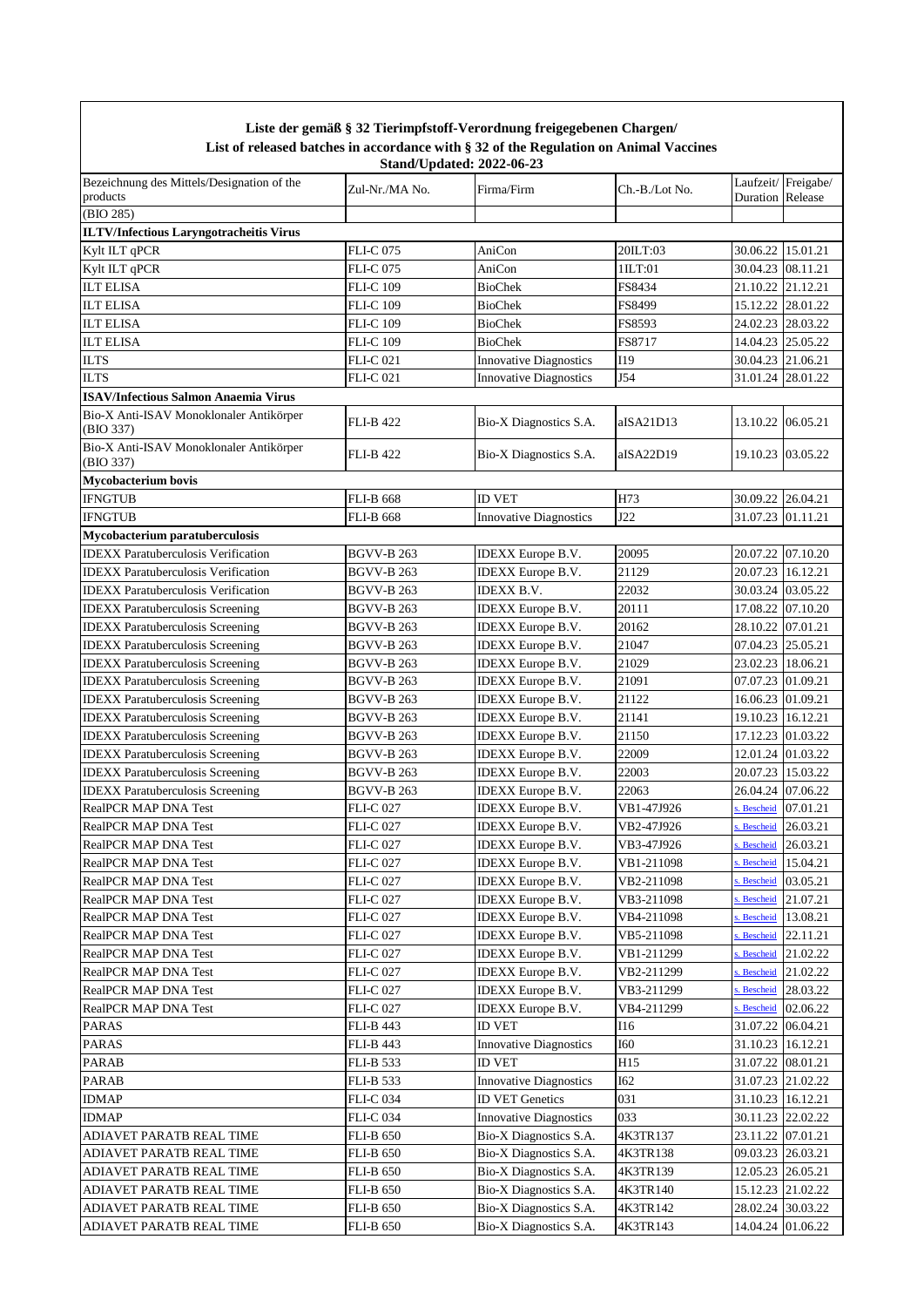| Liste der gemäß § 32 Tierimpfstoff-Verordnung freigegebenen Chargen/<br>List of released batches in accordance with § 32 of the Regulation on Animal Vaccines<br><b>Stand/Updated: 2022-06-23</b> |                   |                           |                |                                               |          |  |  |
|---------------------------------------------------------------------------------------------------------------------------------------------------------------------------------------------------|-------------------|---------------------------|----------------|-----------------------------------------------|----------|--|--|
| Bezeichnung des Mittels/Designation of the<br>products                                                                                                                                            | Zul-Nr./MA No.    | Firma/Firm                | Ch.-B./Lot No. | Laufzeit/Freigabe/<br><b>Duration Release</b> |          |  |  |
| diarellaMAP vet real time PCR Kit                                                                                                                                                                 | FLI-B 673         | gerbion                   | dMAv191120     | 18.11.22 07.01.21                             |          |  |  |
| diarellaMAP vet real time PCR Kit                                                                                                                                                                 | FLI-B 673         | gerbion                   | dMAv110122     | 10.01.24 21.02.22                             |          |  |  |
| bactotype MAP PCR Kit                                                                                                                                                                             | <b>FLI-B 651</b>  | <b>Indical Bioscience</b> | F202100024     | 31.08.22 19.03.21                             |          |  |  |
| cattletype MAP Ab                                                                                                                                                                                 | <b>FLI-B 471</b>  | <b>Indical Bioscience</b> | F202100105     | 30.05.23 19.10.21                             |          |  |  |
| VetMAX MAP Real-Time PCR Screening Kit                                                                                                                                                            | <b>FLI-B 566</b>  | Thermo Fisher Scientific  | 2109049F       | 25.08.22 29.10.21                             |          |  |  |
| VetMAX MAP Real-Time PCR Screening Kit                                                                                                                                                            | <b>FLI-B 566</b>  | Thermo Fisher Scientific  | 2203051F       | 12.01.23 04.05.22                             |          |  |  |
| <b>NDV/Newcastle Disease Virus</b>                                                                                                                                                                |                   |                           |                |                                               |          |  |  |
| NDV ELISA                                                                                                                                                                                         | <b>BGVV-B 307</b> | <b>Biochek</b>            | FS8311         | 02.07.22                                      | 03.08.21 |  |  |
| NDV ELISA                                                                                                                                                                                         | <b>BGVV-B 307</b> | <b>Biochek</b>            | FS8342         | 05.08.22                                      | 17.08.21 |  |  |
| NDV ELISA                                                                                                                                                                                         | <b>BGVV-B 307</b> | <b>Biochek</b>            | FS8341         | 12.08.22                                      | 10.09.21 |  |  |
| NDV ELISA                                                                                                                                                                                         | <b>BGVV-B 307</b> | <b>Biochek</b>            | FS8416         | 19.10.22 19.11.21                             |          |  |  |
| NDV ELISA                                                                                                                                                                                         | <b>BGVV-B 307</b> | <b>Biochek</b>            | <b>FS8485</b>  | 07.12.22 29.12.21                             |          |  |  |
| NDV ELISA                                                                                                                                                                                         | <b>BGVV-B 307</b> | <b>Biochek</b>            | FS8528         | 13.01.23 31.01.22                             |          |  |  |
| NDV ELISA                                                                                                                                                                                         | <b>BGVV-B 307</b> | <b>Biochek</b>            | FS8641         | 15.02.23 22.02.22                             |          |  |  |
| NDV-F ELISA                                                                                                                                                                                       | <b>FLI-C053</b>   | <b>Biochek</b>            | FS8348         | 24.08.22 17.11.21                             |          |  |  |
| NDV-F ELISA                                                                                                                                                                                       | <b>FLI-C 053</b>  | <b>Biochek</b>            | FS8601         | 22.02.23 10.05.22                             |          |  |  |
| NDV-F ELISA                                                                                                                                                                                       | <b>FLI-C 053</b>  | <b>Biochek</b>            | FS8665         | 08.03.23 10.05.22                             |          |  |  |
| NDV-F ELISA                                                                                                                                                                                       | FLI-C 053         | <b>Biochek</b>            | FS8702         | 28.03.23 10.05.22                             |          |  |  |
| IDEXX NDV                                                                                                                                                                                         | <b>BGAF-B097</b>  | <b>IDEXX</b> Europe B.V.  | <b>JS037</b>   | 28.06.22                                      | 10.03.21 |  |  |
| <b>IDEXX NDV</b>                                                                                                                                                                                  | BGAF-B 097        | <b>IDEXX</b> Europe B.V.  | <b>BT243</b>   | 01.08.22 27.04.21                             |          |  |  |
| <b>IDEXX NDV</b>                                                                                                                                                                                  | <b>BGAF-B097</b>  | IDEXX Europe B.V.         | DT585          | 22.09.22 31.05.21                             |          |  |  |
| <b>IDEXX NDV</b>                                                                                                                                                                                  | <b>BGAF-B097</b>  | IDEXX Europe B.V.         | FT242          | 11.11.22 01.11.21                             |          |  |  |
| IDEXX NDV                                                                                                                                                                                         | <b>BGAF-B097</b>  | IDEXX Europe B.V.         | HT645          | 16.01.23 01.11.21                             |          |  |  |
| <b>IDEXX NDV</b>                                                                                                                                                                                  | BGAF-B 097        | <b>IDEXX</b> Europe B.V.  | <b>KT523B</b>  | 24.02.23 18.11.21                             |          |  |  |
| <b>IDEXX NDV</b>                                                                                                                                                                                  | BGAF-B 097        | <b>IDEXX</b> Europe B.V.  | MT156          | 08.05.23 28.01.22                             |          |  |  |
| IDEXX NDV-T                                                                                                                                                                                       | BGVV-B 210        | <b>IDEXX</b> Europe B.V.  | <b>BT239</b>   | 01.08.22 11.05.21                             |          |  |  |
| <b>IDEXX NDV-T</b>                                                                                                                                                                                | <b>BGVV-B 210</b> | IDEXX Europe B.V.         | LT808          | 28.03.23 18.11.21                             |          |  |  |
| <b>IDEXX NDV-T</b>                                                                                                                                                                                | <b>BGVV-B 210</b> | <b>IDEXX</b> Europe B.V.  | <b>BU197</b>   | 11.07.23 04.04.22                             |          |  |  |
| NDVS                                                                                                                                                                                              | <b>FLI-C 026</b>  | <b>ID VET</b>             | H90            | 31.03.23 08.03.21                             |          |  |  |
| <b>NDVC</b>                                                                                                                                                                                       | <b>FLI-C 025</b>  | <b>ID VET</b>             | G89            | 31.08.22                                      | 11.09.20 |  |  |
| Salmonella                                                                                                                                                                                        |                   |                           |                |                                               |          |  |  |
| Kylt Salmonella spp.                                                                                                                                                                              | <b>FLI-B 656</b>  | AniCon                    | 21S:13         | 30.06.22                                      | 04.08.21 |  |  |
| Kylt Salmonella spp.                                                                                                                                                                              | <b>FLI-B 656</b>  | AniCon                    | 21S:17         | 31.10.22 29.10.21                             |          |  |  |
| Kylt Salmonella spp.                                                                                                                                                                              | <b>FLI-B 656</b>  | AniCon                    | 21S:25         | 31.12.22 28.01.22                             |          |  |  |
| Kylt Salmonella spp.                                                                                                                                                                              | <b>FLI-B 656</b>  | AniCon                    | 22S:07         | 28.02.23 08.04.22                             |          |  |  |
| vetproof Salmonella Detection Kit                                                                                                                                                                 | <b>FLI-C 055</b>  | <b>BIOTECON</b>           | 21160 (LP)     | 31.10.23 26.01.22                             |          |  |  |
| <b>IDEXX Swine Salmonella</b>                                                                                                                                                                     | BGVV-B 305        | <b>IDEXX</b> Europe B.V.  | 44100-AA631    | 08.08.22 30.09.20                             |          |  |  |
| <b>IDEXX Swine Salmonella</b>                                                                                                                                                                     | <b>BGVV-B 305</b> | <b>IDEXX</b> Europe B.V.  | 44100-AB321    | 25.01.23 17.02.21                             |          |  |  |
| <b>IDEXX Swine Salmonella</b>                                                                                                                                                                     | BGVV-B 305        | <b>IDEXX</b> Europe B.V.  | 44100-AB851    | 25.11.22   12.07.21                           |          |  |  |
| <b>IDEXX Swine Salmonella</b>                                                                                                                                                                     | BGVV-B 305        | <b>IDEXX</b> Europe B.V.  | 44100-AC901    | 02.11.23 14.01.22                             |          |  |  |
| <b>IDEXX Swine Salmonella</b>                                                                                                                                                                     | BGVV-B 305        | IDEXX Europe B.V.         | 44130-AA181    | 13.09.22 15.10.20                             |          |  |  |
| <b>IDEXX Swine Salmonella</b>                                                                                                                                                                     | BGVV-B 305        | IDEXX Europe B.V.         | 44130-AA671    | 28.12.22                                      | 12.03.21 |  |  |
| <b>IDEXX Swine Salmonella</b>                                                                                                                                                                     | BGVV-B 305        | <b>IDEXX</b> Europe B.V.  | 44130-AB581    | 25.03.23 06.05.21                             |          |  |  |
| <b>IDEXX Swine Salmonella</b>                                                                                                                                                                     | BGVV-B 305        | <b>IDEXX</b> Europe B.V.  | 44130-AC331    | 25.07.23 27.08.21                             |          |  |  |
| <b>IDEXX Swine Salmonella</b>                                                                                                                                                                     | BGVV-B 305        | <b>IDEXX</b> Europe B.V.  | 44130-AC491    | 26.09.23 19.11.21                             |          |  |  |
| <b>IDEXX Swine Salmonella</b>                                                                                                                                                                     | BGVV-B 305        | IDEXX B.V.                | 44130-AD051    | 01.12.23 12.01.22                             |          |  |  |
| <b>IDEXX Swine Salmonella</b>                                                                                                                                                                     | BGVV-B 305        | IDEXX B.V.                | 44130-AD551    | 20.03.24 20.04.22                             |          |  |  |
| flocktype Salmonella Ab                                                                                                                                                                           | BGVV-B 322        | <b>Indical Bioscience</b> | F202000139     | 31.12.22 28.01.21                             |          |  |  |
| flocktype Salmonella Ab                                                                                                                                                                           | BGVV-B 322        | <b>Indical Bioscience</b> | F202100086     | 30.04.23   15.06.21                           |          |  |  |
| pigtype Salmonella Ab                                                                                                                                                                             | BFAV-B 380        | <b>Indical Bioscience</b> | F202000116     | 31.10.22                                      | 01.12.20 |  |  |
| pigtype Salmonella Ab                                                                                                                                                                             | BFAV-B 380        | <b>Indical Bioscience</b> | F202000115     | 31.10.22                                      | 08.12.20 |  |  |
| pigtype Salmonella Ab                                                                                                                                                                             | BFAV-B 380        | <b>Indical Bioscience</b> | F202100012     | 31.01.23 26.02.21                             |          |  |  |
| pigtype Salmonella Ab                                                                                                                                                                             | <b>BFAV-B 380</b> | <b>Indical Bioscience</b> | F202100048     | 28.02.23 19.04.21                             |          |  |  |
| pigtype Salmonella Ab                                                                                                                                                                             | <b>BFAV-B 380</b> | <b>Indical Bioscience</b> | F202100124     | 30.06.23 10.08.21                             |          |  |  |
| pigtype Salmonella Ab                                                                                                                                                                             | <b>BFAV-B 380</b> | <b>Indical Bioscience</b> | F202100182     | 31.10.23 28.12.21                             |          |  |  |

pigtype Salmonella Ab BFAV-B 380 Indical Bioscience F202200038 31.03.24 30.05.22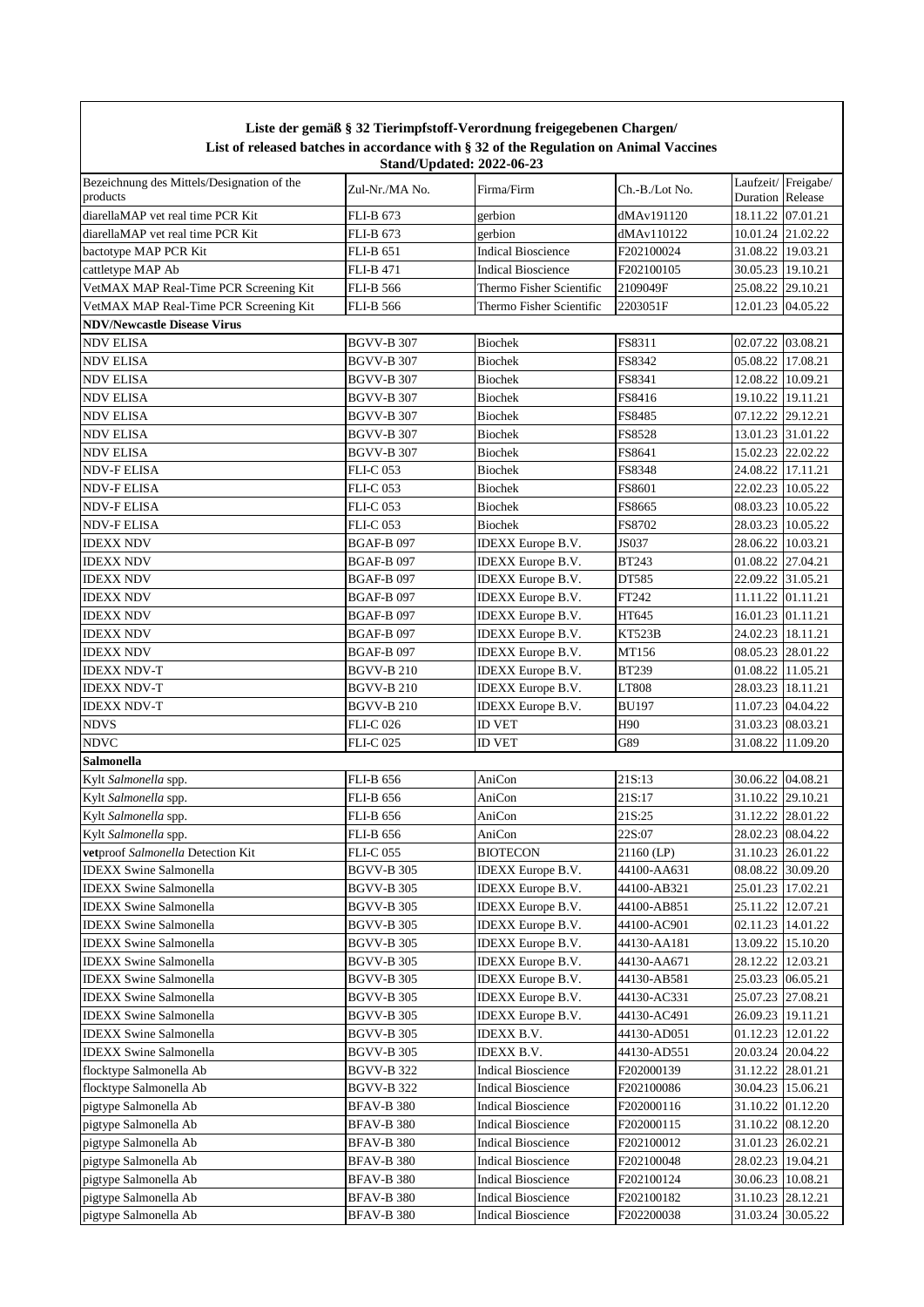|                                                                                                                                                          |                                                    | Liste der gemäß § 32 Tierimpfstoff-Verordnung freigegebenen Chargen/<br>List of released batches in accordance with § 32 of the Regulation on Animal Vaccines |                 |                                        |  |
|----------------------------------------------------------------------------------------------------------------------------------------------------------|----------------------------------------------------|---------------------------------------------------------------------------------------------------------------------------------------------------------------|-----------------|----------------------------------------|--|
| Bezeichnung des Mittels/Designation of the<br>products                                                                                                   | <b>Stand/Updated: 2022-06-23</b><br>Zul-Nr./MA No. | Firma/Firm                                                                                                                                                    | Ch.-B./Lot No.  | Laufzeit/Freigabe/<br>Duration Release |  |
| pigtype Salmonella Ab                                                                                                                                    | <b>BFAV-B 380</b>                                  | <b>Indical Bioscience</b>                                                                                                                                     | F202200039      | 30.04.24 01.06.22                      |  |
| <b>IDEXX SE Ab X2</b>                                                                                                                                    | FLI-C 045                                          | <b>IDEXX</b> Europe B.V.                                                                                                                                      | HT637           | 15.07.22 06.09.21                      |  |
| <b>IDEXX SE Ab X2</b>                                                                                                                                    | FLI-C 045                                          | IDEXX B.V.                                                                                                                                                    | AU499           | 19.11.22 11.02.22                      |  |
| <b>IDEXX SE Ab X2</b>                                                                                                                                    | <b>FLI-C 045</b>                                   | IDEXX B.V.                                                                                                                                                    | CU307           | 09.02.23 13.04.22                      |  |
| SARS-CoV-2                                                                                                                                               |                                                    |                                                                                                                                                               |                 |                                        |  |
| FASTest SARS-CoV-2 Ag.                                                                                                                                   | <b>FLI-C089</b>                                    | MegaCor                                                                                                                                                       | 1229D003        | 03.12.22 02.08.21                      |  |
| <b>Schmallenberg-Virus</b>                                                                                                                               |                                                    |                                                                                                                                                               |                 |                                        |  |
| virellaSBV RT-PCR                                                                                                                                        | <b>FLI-B 653</b>                                   | gerbion                                                                                                                                                       | SBV181120       | 17.11.22 07.12.20                      |  |
| virellaSBV RT-PCR                                                                                                                                        | FLI-B 653                                          | gerbion                                                                                                                                                       | SBV110122       | 10.01.24 15.02.22                      |  |
| <b>IDEXX</b> Schmallenberg AB                                                                                                                            | <b>FLI-B 613</b>                                   | IDEXX Europe B.V.                                                                                                                                             | AA721           | 03.12.22 11.01.21                      |  |
| <b>IDEXX</b> Schmallenberg AB                                                                                                                            | FLI-B 613                                          | IDEXX Europe B.V.                                                                                                                                             | AC191           | 13.06.23 06.07.21                      |  |
| <b>IDEXX</b> Schmallenberg AB                                                                                                                            | FLI-B 613                                          | <b>IDEXX B.V.</b>                                                                                                                                             | AD861           | 31.03.24 22.04.22                      |  |
| <b>SBVMILK</b>                                                                                                                                           | <b>FLI-B 615</b>                                   | <b>ID VET</b>                                                                                                                                                 | H <sub>27</sub> | 31.10.22 26.11.20                      |  |
| <b>SBVMILK</b>                                                                                                                                           | <b>FLI-B 615</b>                                   | <b>Innovative Diagnostics</b>                                                                                                                                 | J04             | 31.10.23 21.10.21                      |  |
| <b>SBVB</b>                                                                                                                                              | <b>FLI-B 591</b>                                   | <b>ID VET</b>                                                                                                                                                 | H49             | 31.12.22 25.11.20                      |  |
| <b>SBVB</b>                                                                                                                                              | <b>FLI-B 591</b>                                   | <b>Innovative Diagnostics</b>                                                                                                                                 | J17             | 31.12.23 07.01.22                      |  |
| <b>SBVS</b>                                                                                                                                              | <b>FLI-B 591</b>                                   | <b>ID VET</b>                                                                                                                                                 | G92             | 31.08.22 30.11.20                      |  |
| <b>SBVS</b>                                                                                                                                              | <b>FLI-B 591</b>                                   | <b>Innovative Diagnostics</b>                                                                                                                                 | I76             | 31.08.23 07.10.21                      |  |
| <b>SBVC</b>                                                                                                                                              | FLI-B 631                                          | <b>ID VET</b>                                                                                                                                                 | H50             | 31.12.22 01.02.21                      |  |
| <b>SBVC</b>                                                                                                                                              | FLI-B 631                                          | <b>Innovative Diagnostics</b>                                                                                                                                 | J18             | 30.11.23 07.01.22                      |  |
| virotype SBV RT-PCR Kit                                                                                                                                  | <b>FLI-B 585</b>                                   | <b>Indical Bioscience</b>                                                                                                                                     | F202000107      | 30.09.22 23.10.20                      |  |
| virotype SBV RT-PCR Kit                                                                                                                                  | FLI-B 585                                          | <b>Indical Bioscience</b>                                                                                                                                     | F202100116      | 30.06.23 02.07.21                      |  |
| <b>SVDV</b>                                                                                                                                              |                                                    |                                                                                                                                                               |                 |                                        |  |
| PrioCHECK SVDV                                                                                                                                           | <b>BFAV/SVDV/1/2001</b>                            | Thermo Fisher Scientific                                                                                                                                      | S210901L        | 30.09.22 24.11.21                      |  |
| Taylorella equigenitalis                                                                                                                                 |                                                    |                                                                                                                                                               |                 |                                        |  |
| ADIAVET CEMO Taylorella REAL TIME                                                                                                                        | <b>FLI-C099</b>                                    | Bio-X Diagnostics S.A.                                                                                                                                        | 50K2TR23        | 05.07.23 17.09.21                      |  |
| ADIAVET CEMO Taylorella REAL TIME                                                                                                                        | FLI-C 099                                          | Bio-X Diagnostics S.A.                                                                                                                                        | 50K2TR24        | 27.01.24 03.03.22                      |  |
| ADIAVET CEMO Taylorella REAL TIME                                                                                                                        | FLI-C 099                                          | Bio-X Diagnostics S.A.                                                                                                                                        | 50K2TR26        | 05.05.24 25.05.22                      |  |
| cador T. equigenitalis PCR Kit                                                                                                                           | FLI-B 470                                          | <b>Indical Bioscience</b>                                                                                                                                     | F202000145      | 14.08.22 06.01.21                      |  |
| cador T. equigenitalis PCR Kit                                                                                                                           | FLI-B 470                                          | <b>Indical Bioscience</b>                                                                                                                                     | F202100071      | 14.08.22 09.04.21                      |  |
| cador T. equigenitalis PCR Kit                                                                                                                           | FLI-B 470                                          | <b>Indical Bioscience</b>                                                                                                                                     | F202100107      | 18.02.23 15.06.21                      |  |
| cador T. equigenitalis PCR Kit                                                                                                                           | <b>FLI-B 470</b>                                   | <b>Indical Bioscience</b>                                                                                                                                     | F202100115      | 18.02.23 25.06.21                      |  |
| cador T. equigenitalis PCR Kit                                                                                                                           | <b>FLI-B 470</b>                                   | <b>Indical Bioscience</b>                                                                                                                                     | F202100123      | 01.05.23 10.08.21                      |  |
| cador T. equigenitalis PCR Kit                                                                                                                           | <b>FLI-B 470</b>                                   | <b>Indical Bioscience</b>                                                                                                                                     | F202100167      | 01.05.23 09.09.21                      |  |
| cador T. equigenitalis PCR Kit                                                                                                                           | <b>FLI-B 470</b>                                   | <b>Indical Bioscience</b>                                                                                                                                     | F202100189      | 30.07.23 12.01.22                      |  |
| cador T. equigenitalis PCR Kit                                                                                                                           | <b>FLI-B 470</b>                                   | <b>Indical Bioscience</b>                                                                                                                                     | F202100193      | 30.07.23 12.01.22                      |  |
| <b>TGEV/Transmissible Gastroenteritis Virus</b>                                                                                                          |                                                    |                                                                                                                                                               |                 |                                        |  |
| SVANOVIR TGEV/PRCV-Ab                                                                                                                                    | <b>FLI-B 430</b>                                   | <b>Indical Bioscience</b>                                                                                                                                     | D08018          | 09.08.22 28.09.21                      |  |
| SVANOVIR TGEV/PRCV-Ab                                                                                                                                    | <b>FLI-B 430</b>                                   | <b>Indical Bioscience</b>                                                                                                                                     | D08322          | 03.05.23 27.05.22                      |  |
| virotype PEDV/TGEV RT-PCR Kit                                                                                                                            | <b>FLI-C 001</b>                                   | <b>Indical Bioscience</b>                                                                                                                                     | F202000093      | 31.07.22 17.09.20                      |  |
| virotype PEDV/TGEV RT-PCR Kit                                                                                                                            | <b>FLI-C 001</b>                                   | <b>Indical Bioscience</b>                                                                                                                                     | F202100127      | 30.11.23 31.01.22                      |  |
| WITNESS PED-TGE-Rota                                                                                                                                     | <b>FLI-C 028</b>                                   | Zoetis                                                                                                                                                        | 1406D005        | 04.10.22 07.06.21                      |  |
| WITNESS PED-TGE-Rota                                                                                                                                     | <b>FLI-C028</b>                                    | Zoetis                                                                                                                                                        | 1406D006        | 28.01.23 07.06.21                      |  |
| WITNESS PED-TGE-Rota                                                                                                                                     | <b>FLI-C 028</b>                                   | Zoetis                                                                                                                                                        | 1406D007        | 29.03.23 07.06.21                      |  |
| TSE/Transmissible Spongiform Encephalopathy (incl. CWD/Chronic Wasting Disease) Version der Gebrauchsinformation (v) / version of the package insert (v) |                                                    |                                                                                                                                                               |                 |                                        |  |
| TeSeE SAP Combi Kit<br>(v 2020/06, cd code 16009138)                                                                                                     | <b>BFAV/BSE/1/2001</b>                             | Bio-Rad                                                                                                                                                       | 1K0084          | 01.09.22 18.01.22                      |  |
| TeSeE SAP Combi Kit<br>(v 2020/06, cd code 16009138)                                                                                                     | BFAV/BSE/1/2001                                    | Bio-Rad                                                                                                                                                       | 2C0085          | 14.01.23 20.04.22                      |  |
| HerdChek BSE-Scrapie Antigen<br>$(v 06-08519-12)$                                                                                                        | <b>FLI-B 409</b>                                   | <b>IDEXX</b> Europe B.V.                                                                                                                                      | 08600-HT640     | 11.08.22 22.09.21                      |  |
| HerdChek BSE-Scrapie Antigen<br>$(v 06-08519-12)$                                                                                                        | <b>FLI-B 409</b>                                   | <b>IDEXX</b> Europe B.V.                                                                                                                                      | 08600-KT520     | 12.10.22 16.11.21                      |  |
| HerdChek BSE-Scrapie Antigen<br>$(v 06-08519-12)$                                                                                                        | <b>FLI-B 409</b>                                   | IDEXX Europe B.V.                                                                                                                                             | 08600-AU487     | 09.02.23 17.03.22                      |  |
| HerdChek BSE-Scrapie Antigen<br>$(v 06-08519-12)$                                                                                                        | FLI-B 409                                          | <b>IDEXX</b> Europe B.V.                                                                                                                                      | 08600-CU304     | 15.03.23 13.05.22                      |  |
| <b>Tollwut/Rabies</b>                                                                                                                                    |                                                    |                                                                                                                                                               |                 |                                        |  |
| Flüssiges Anti-Tollwut Nukleokapsid Konjugat                                                                                                             | <b>FLI-B 456</b>                                   | Bio-Rad                                                                                                                                                       | 1C1084          | 10.03.23 11.05.21                      |  |
| Flüssiges Anti-Tollwut Nukleokapsid Konjugat                                                                                                             | FLI-B 456                                          | Bio-Rad                                                                                                                                                       | 1K1085          | 05.10.23 08.12.21                      |  |
| Lyophilisiertes, Adsorbiertes Anti-Tollwut                                                                                                               |                                                    |                                                                                                                                                               |                 |                                        |  |
| Nukleokapsid Konjugat                                                                                                                                    | <b>FLI-B 455</b>                                   | Bio-Rad                                                                                                                                                       | 0G1072          | 31.07.22 01.10.20                      |  |